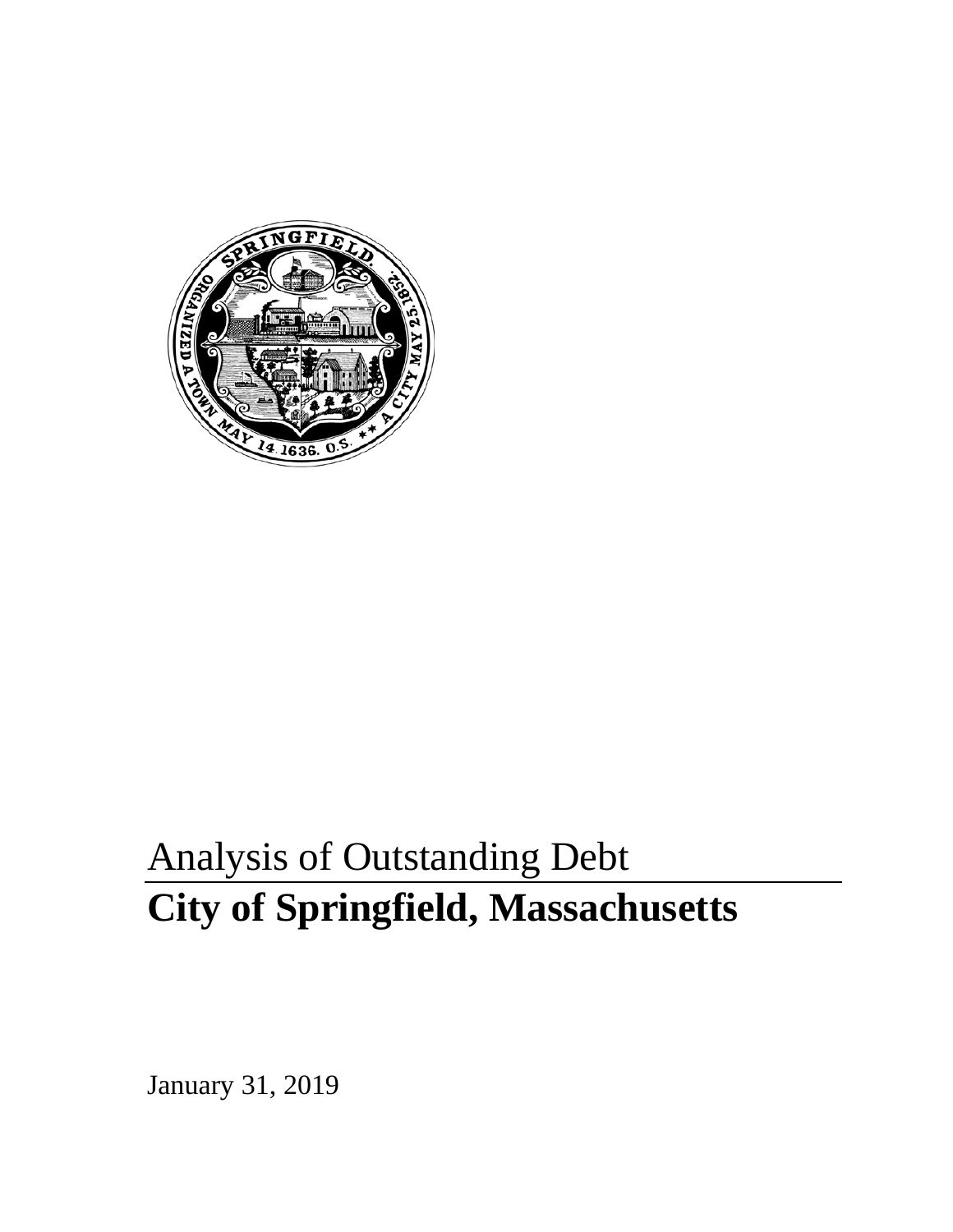## **Table of Contents**

| Appendices: |  |
|-------------|--|

- Appendix A: Debt Analysis Definitions
- Appendix B: Current Outstanding Debt Issuances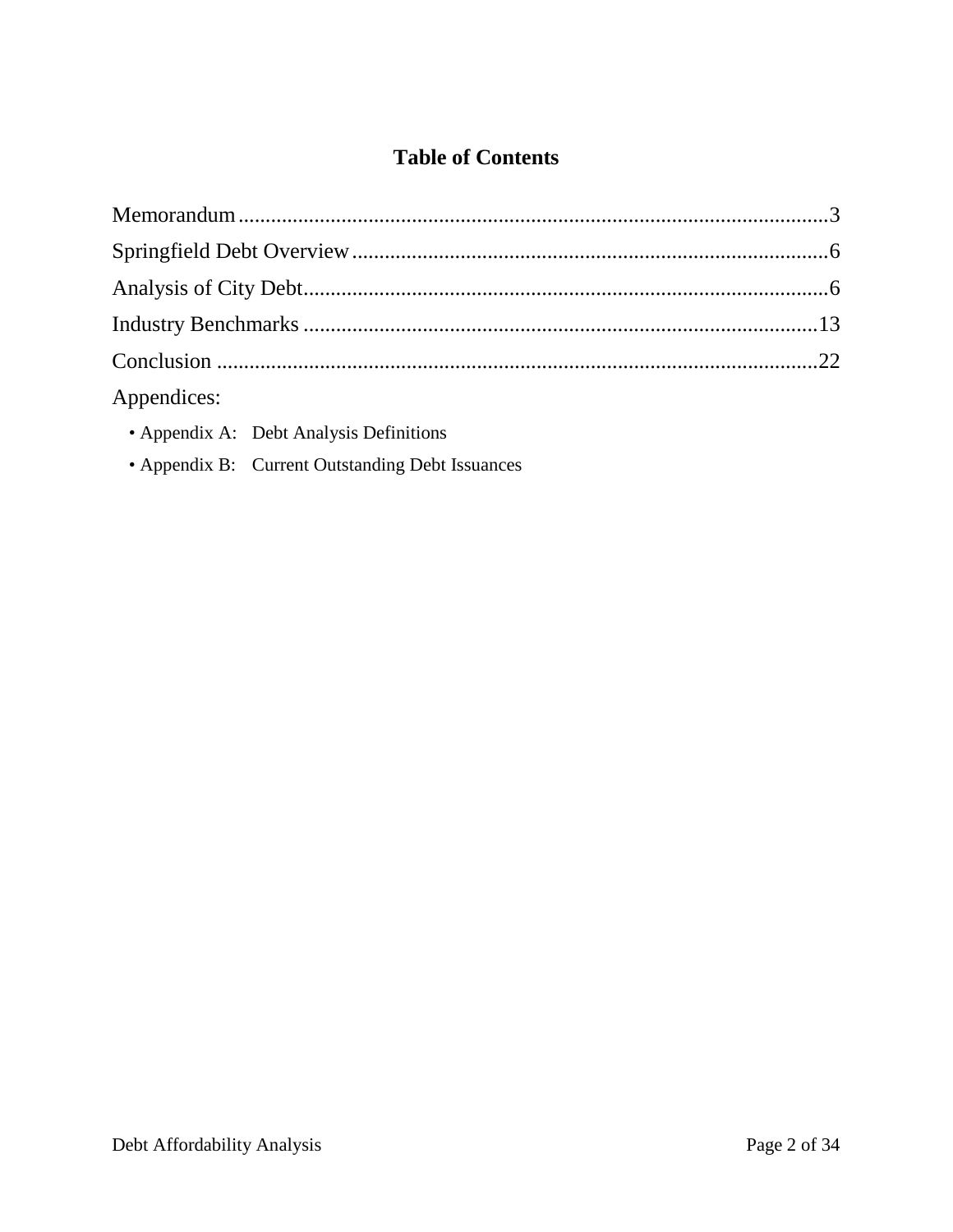Timothy J. Plante *Chief Administrative & Financial Officer*

Administration & Finance 36 Court Street, Room 412 Springfield, MA 01103 Office: (413) 886-5004 Fax: (413) 750-2623



THE CITY OF SPRINGFIELD, MASSACHUSETTS

Dear Mayor Sarno and Members of the City Council:

I am pleased to provide you with the enclosed analysis of the City of Springfield's existing debt. The Office of Management and Budget (OMB) intends for this to be a user-friendly examination of current and future debt issued on behalf of the residents of the City. OMB utilizes this analysis to make informed decisions regarding the City's debt and financial position; taking into account the affordability of issuing new debt on top of existing debt service obligations.

In this report, we measure the affordability of debt by determining the annual amount of debt service and other debt-like payment obligations as a percentage of general fund revenues. Debt service as a percent of general fund revenues is a commonly accepted standard for measuring debt capacity. It provides a true indication of the relative cost of the City's debt by taking into account the City's actual debt service payments, and the amount of revenue available to pay those obligations.

In recent years, the City has taken a proactive approach vis-à-vis its debt strategy by reviewing outstanding debt for restructuring opportunities. However, changes in the Tax Cut and Jobs Act of 2017 eliminated municipalities' ability to issue tax-free debt for advanced refunding bonds. This will constrain Springfield's ability to "refinance" its debt at lower interest rates in the future. OMB continuously monitors policy changes like these and fluctuations in the municipal bond market during the development of the City's borrowing strategy.

The City capitalized on the opportunity to pay off old debt at a lower interest rate in March 2017. This refinancing of 2007 bonds will save the City over \$3.8 million over the next six years by exchanging the original interest rate of 4.263% for a lower rate of 2.0063%. In addition to previous years' efforts to restructure Springfield's debt, this sale increased our capacity for future debt issuances and prevented dramatic increases in future debt payments. The City will continue to be proactive in taking advantage of similar opportunities in the future.

In addition to managing its debt, Springfield has maintained its process of continually assessing capital needs and offsetting project costs to outside funding sources whenever possible. The following debt affordability analysis will show that, consequent to these efforts, the City of Springfield is now in a position to strategically invest in its infrastructure and capital needs.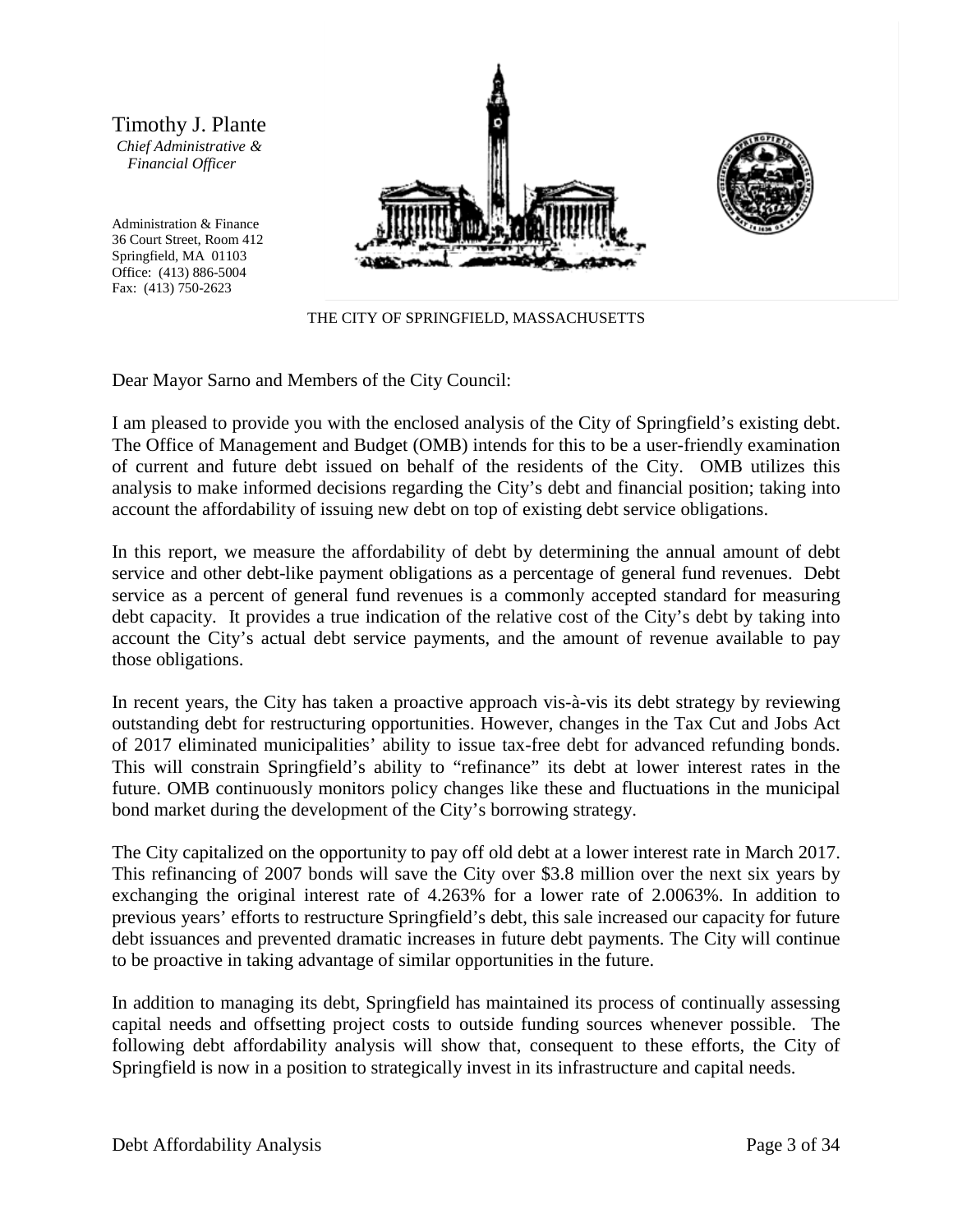In March 2019, the City intends to issue \$34.8 million in bonds. This issuance will provide funding for the City's share of multiple completed and ongoing projects. These projects include the completed remodel and repair of City Hall's steps, the remodeling of Stearns Square and Duryea Way, the construction of police kiosks in downtown, the purchase of vehicles and equipment for the Police Department and DPW, and the completed "Downtown Refresh," which included the paving of downtown streets, repair of sidewalks, upgrades to downtown lighting, and the implementation of a downtown wayfinding system. Additionally, this issuance will fund ongoing upgrades to Riverfront Park, the construction of a new East Forest Park Library, continued work on the Springfield Culinary and Nutrition Center, repairs to the City's flood control system, and Citywide sidewalk repairs. This issuance will also fund many Massachusetts School Building Authority (MSBA) school repair projects, as well as initial work on the construction of the new joint Brightwood-Lincoln elementary schools and a feasibility study and schematic design for the new joint DeBerry-Homer elementary schools.

One of the established benchmarks reviewed by the municipal bond industry is debt retirement, which is the percent of principal paid off within ten years. The industry standard is between 65% and 100%; currently, Springfield's debt retirement number is 81.2%. A declining debt schedule and rapid repayment of principal indicates that the City is committed to repaying its debt quickly and efficiently.

Annually, the City publishes a Capital Improvement Plan (CIP), which provides a detailed view of the capital needs within the City of Springfield. This comprehensive capital plan includes roads, sidewalks, parks, land, buildings, equipment, fleet, and other capital asset needs. The CIP will serve as a guiding document for capital funding decisions in future years. The Fiscal Year 2019-2023 Capital Improvement Plan (CIP) indicates there is over \$885.4 million in capital needs in the City. The Fiscal Year 2020-2024 Capital Improvement Plan process is currently underway and OMB will publish an updated CIP in March of 2019.

Along with a strong debt strategy, the City is maximizing its ability to tackle the City's capital needs by offsetting project costs with grant awards, and funding provided by state and federal agencies. Projects that would have been unaffordable otherwise, are made possible through the City's close partnership with outside agencies. For example, by working closely with the state Board of Library Commissioners, the City was able to secure \$4.9 million in funding for the East Forest Park Library project.

As often as possible, the City takes advantage of the MSBA's Accelerated Repair Program (ARP) initiative. This innovative competitive grant program represents a unique opportunity for the City. The main goals of the ARP are to improve learning environments for children and teachers, reduce energy usage, and generate cost savings for the Commonwealth's towns and cities.

To date, the MSBA has invited the City to take part in this program to repair and/or replace roofs, HVAC systems, windows, and doors in eighteen schools. Work is currently underway on the Alfred G. Zanetti Montessori Magnet School, M. Marcus Kiley Middle School, Balliet Middle School, and South End Middle School. ARP projects at Mary M. Lynch Elementary School, Thomas M. Balliet Elementary School, and Kensington International School have been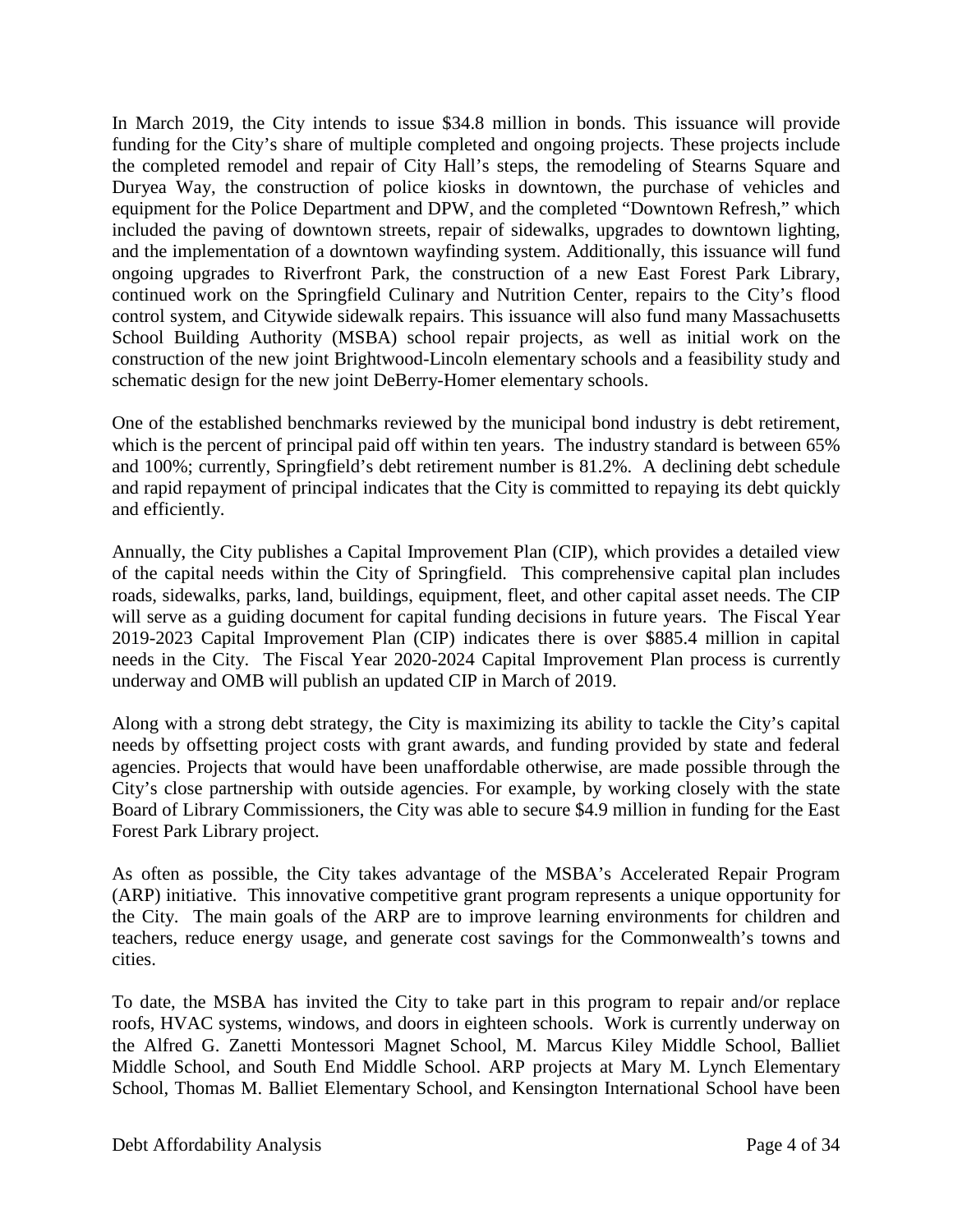substantially completed and are in the MSBA's closeout process. The City is also in the process of finalizing an agreement with the MSBA for two additional ARP projects, a roof replacement at Milton Bradley Elementary School, and the replacement of boilers at the Springfield High School of Science and Technology. Work on the design of both these projects is currently in progress.

In FY19, the City will request funding for ARP projects at an additional eleven schools. These projects will entail the replacement of roofs, HVAC systems, windows, and doors. These projects will be submitted to the MSBA in February, 2019. The collaboration between the City and MSBA results in high reimbursement levels, a major reason for the high percentage of school related debt. The completed projects mentioned above represent a combined \$22.5 million in investment into our schools, at a cost of just \$5.1 million to the City.

Numerous ongoing City projects have received funding from additional outside agencies including the Massachusetts Executive Office of Energy and Environmental Affairs (EEA), and the U.S. Department of Housing and Urban Development (HUD). The City has also made use of a donation from MGM for improvements to Riverfront Park.

In total, the City anticipates receiving outside funding for up to 50.1% of the total estimated costs of the projects for which it will issue debt in March 2019. By leveraging funding through these agencies and other outside entities, the City is able to effectively double the amount of funding it has to invest in projects, while reducing its reliance on borrowing.

Despite the City's ability to leverage outside funding, its proactive steps to refinance debt at lower rates when possible, and sound borrowing policies, the City's ability to issue debt for new projects in the coming years will be constrained by a number of factors. Springfield continues to face increasing non-discretionary costs. The City's budgeted pension contribution for FY19 was almost \$40 million, accounting for 16.4% of the non-School Department City budget. Per the City's current funding schedule, the pension contribution will rise another 9% next year (\$3.6 million). Health insurance costs and collective bargaining agreements will also be sources of significant non-discretionary budget growth in the coming years. These non-discretionary costs crowd out room in the budget for an increase in debt service payments.

Robust economic growth and low unemployment over the past several years, as well as major economic development projects such as the opening of the MGM Springfield Casino and the construction of the CRRC rail car factory have helped to boost the City's revenues. However, tight labor markets, and a high demand for construction supplies have also increased the City's costs for capital projects. As a result, the City has seen bids for construction projects come in at significantly higher amounts than estimates in prior Capital Improvement Plans, which were based on market conditions still affected by the aftermath of the Great Recession. At the same time, new tariffs on steel and other construction materials introduced by Washington have also driven up project costs.

These twin pressures of rising non-discretionary costs that squeeze out room for debt service in the budget, and rising project costs will be managed by the City through a careful evaluation of capital needs and a commitment to a sustainable debt structure. As debt service is itself a non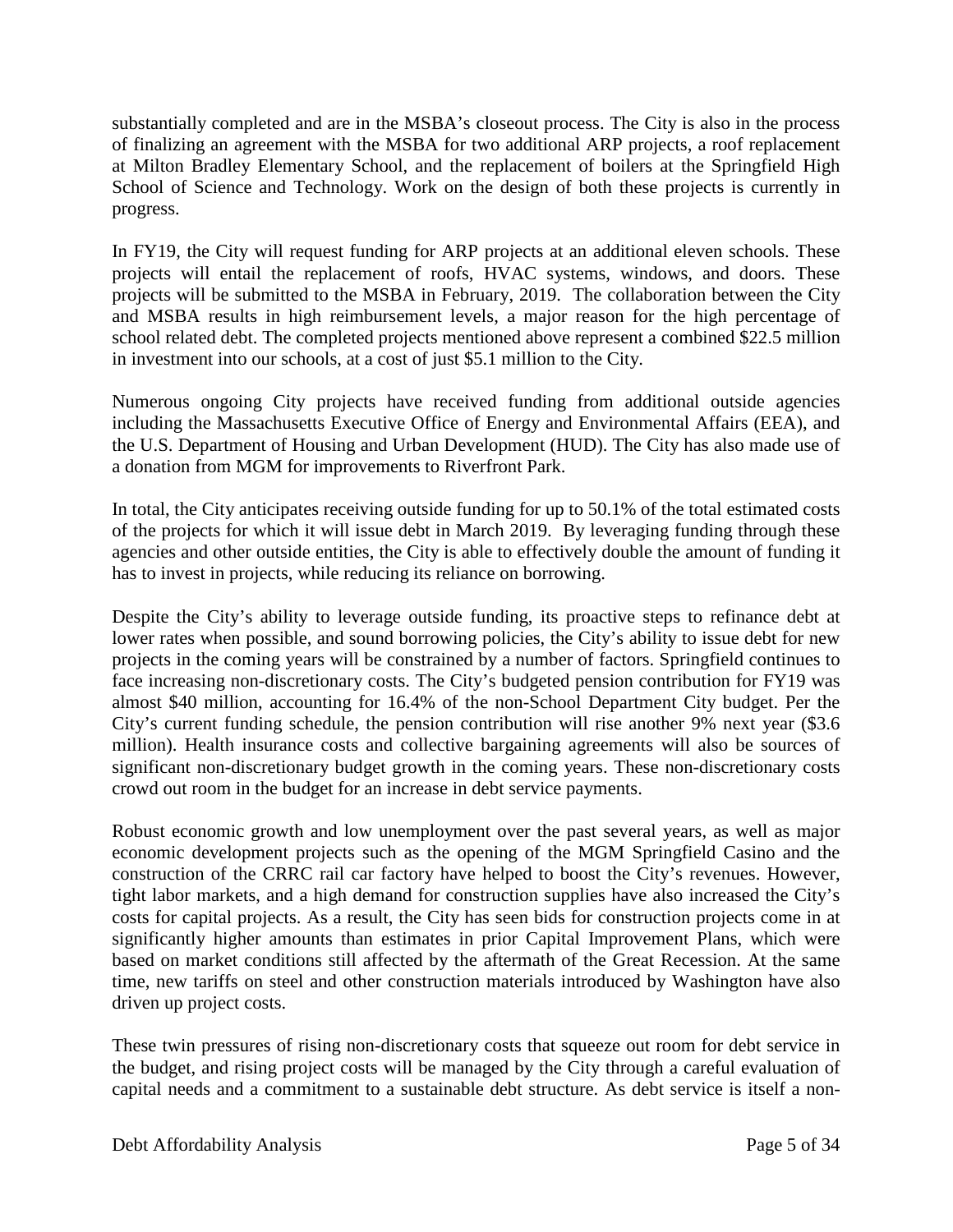discretionary budget item, the City must be careful to ensure that its investment in capital projects today, does not result in service cuts to residents in future years.

During our last debt issuance in 2017, Standard & Poor's (S&P) affirmed the City's AA- credit rating with a stable outlook which continues to be the highest rating in the City's recorded history; steadily improving from its A- rating five years ago. This recent credit rating review focuses on the City's strong institutional core by highlighting Springfield's "strong management, with "strong" financial policies and practices, adequate budgetary performance, and strong budgetary flexibility." Additionally, the City received a reaffirmed credit rating of A2 with a stable outlook by Moody's in January 2017. A decade ago, the City had a Baa3 credit rating, junk bond status. These rating improvements are a testament to how well the City has managed its finances throughout the economic downturn and the City's ability to make the appropriate decisions to keep the budget balanced. Moody's credited Springfield's stabilized financial position to its status as the regional economic center of western Massachusetts, having satisfactory reserves, and its continuing demonstration of conservative fiscal management and an adherence to formal financial policies.

I hope this analysis is helpful to you and welcome the opportunity to provide any additional information that would be useful to you, and the residents of our community.

Very truly yours,

Tinty MA

Timothy J. Plante Chief Administrative and Financial Officer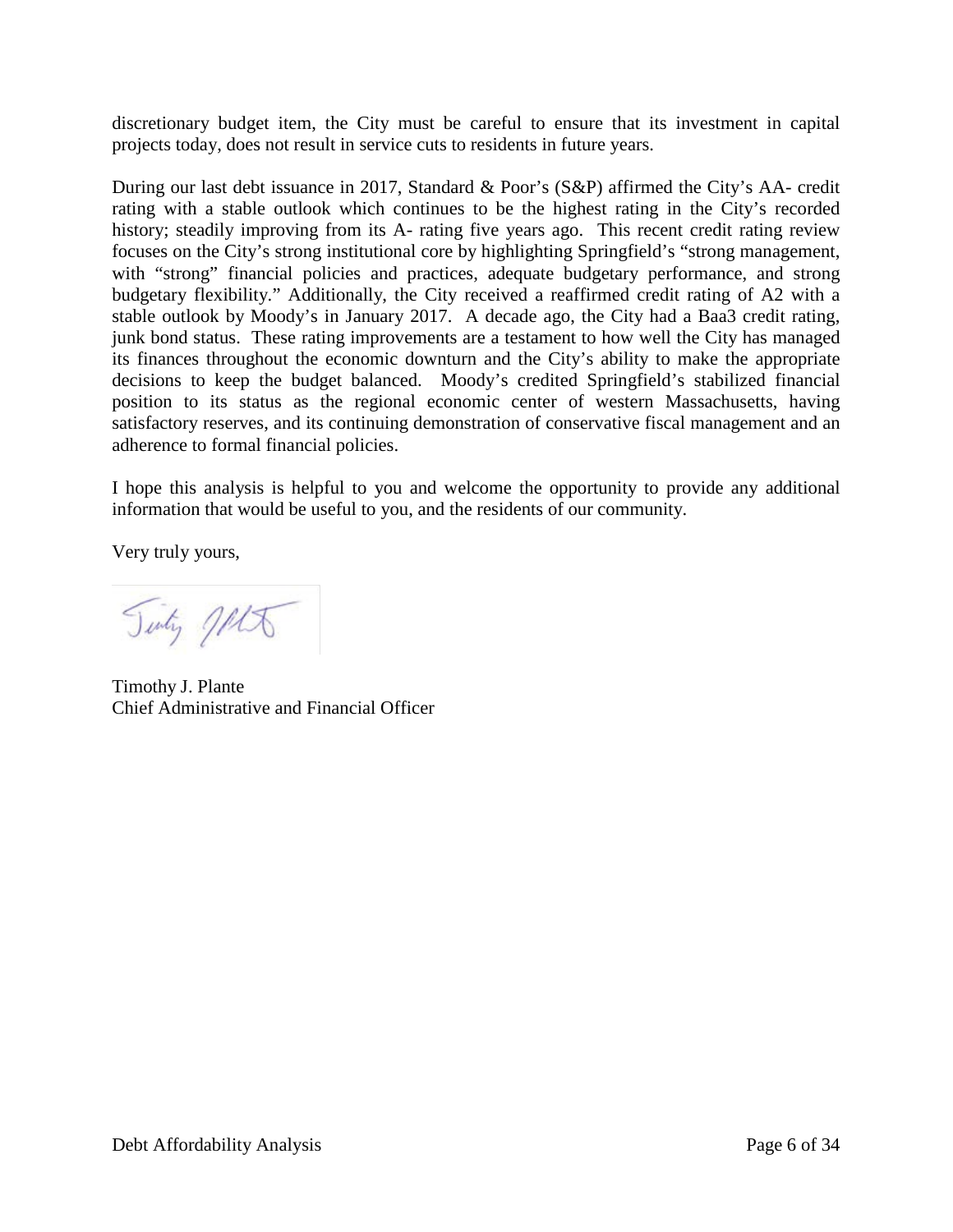## **Springfield Debt Overview**

Mandated by Chapter 468 of Acts and Resolves of 2008, the City of Springfield's Office of Management & Budget is required to provide a yearly review of the City's current outstanding debt. This analysis is designed to have two desired effects:

- 1. To show financial officials and citizens the current state of debt management.
- 2. To indicate whether the City of Springfield can afford more debt in either the current fiscal year, or future years, as debt service payments decline.

Currently, the City of Springfield has a total of \$230.8 million in outstanding permanent debt. Of this, \$182.1 million is principal and \$48.7 million is interest payments due on the debt. This debt consists of issuances dating back to fiscal year 2009, up to the most recent debt issuance in March 2017. This study demonstrates that Springfield is currently within its debt capacity as mandated by the City's financial ordinances, Chapter 4.44.070, which states "General Fund debt service as a percentage of general fund revenues, net of debt exclusions – should not exceed eight percent (8%)".

| Debt Service as a % of General Fund Revenue |  |             |
|---------------------------------------------|--|-------------|
| 2018 Total Debt Service                     |  | 26,532,968  |
| 2018 General Fund Revenue                   |  | 628,474,717 |
| <b>Debt Capacity</b>                        |  | $4.2\%$     |

Source: First Southwest, Springfield 2018 CAFR

## **Analysis of City Debt**

The City's net debt service totals \$222.1 million over nineteen years. Project balances that make up this debt range from the small - \$10,100 for the Blunt Park Renovation, to the large - \$9.9 million for citywide ESCO (Energy Service Contracts, Phase II of III) projects for facility enhancements and improvements that maximize energy efficiency.

There are many different ways to examine the City's debt. This document first examines the policy questions associated with our debt: for what purpose was the debt issued and in what structure or manner was it issued? The study then examines what this debt tells us about Springfield's finances. The latter analysis relies on benchmarks established by the three large ratings agencies that evaluate and rate municipal debt: Moody's Investors Service, Standard & Poor's, and Fitch Ratings. These benchmarks tell us what our ability is to repay our debt, highlights areas for further investigation and public discourse, and will provides an overview of the information that will be used by rating agencies to determine Springfield's future bond rating. When Springfield wants to issue bonds, its bond rating reflects the credit worthiness of the City, which in turn has a direct impact on the interest rate the City will pay on its bonds. The higher the bond rating, the lower the risk of default and the less risk the investor is taking in purchasing our bonds.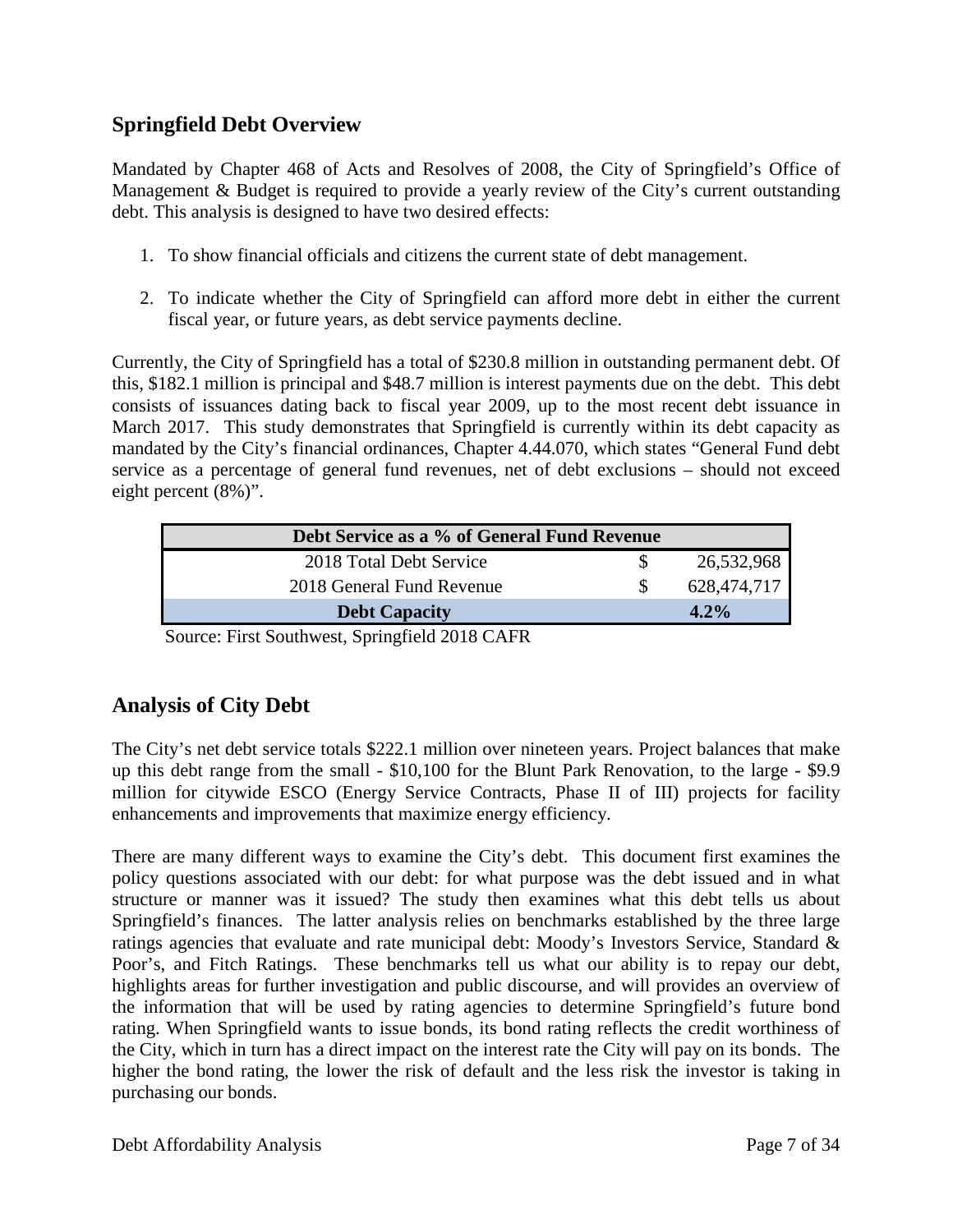#### **Annual Debt Service**

The City is legally obligated to pay the principal and interest associated with a bond issuance before all expenses, including salary obligations. This annual payment is known as the *debt service payment*. Because this is a mandated expense, the City must be cognizant of debt service payments when issuing new debt and in deciding whether or not the City has the ability to increase those payments.



## **Long Term Debt Service**

The City's debt service repayment schedule, as of June 30, 2018, is outlined in the chart above (Figure 1). In fiscal year 2010, the City took advantage of the Qualified School Construction Bond (QSCB) Act. This borrowing requires a "bullet" payment at the end of a seventeen year borrowing term. This "bullet" payment is reflected in the large \$27.8 million expenditure payment due in 2027. In order to prepare for this, the City has been, and will continue to invest the required payments (\$776,910 annually) for the bond into a "sinking fund" each year. At the end of the term, the City will use the sinking fund to pay the principal and interest payments that are due. Aside from this, the City works to maintain a relatively smooth debt schedule so as to not front or back load debt costs.

As illustrated above in Figure 1, the City has entered into a declining debt service payment schedule. Each year, prior bond issuances "fall off" our debt schedule, decreasing the City's annual long-term debt service obligation. This means the City has additional bonding capacity for new capital improvement projects in future years. In FY15, the City took advantage of the declining debt schedule and sold \$50.5 million of bonds for new projects, including demolitions, street and sidewalk repairs, school improvements, and city facility construction and improvement projects.

**Figure 1:** Debt service repayment schedule, First Southwest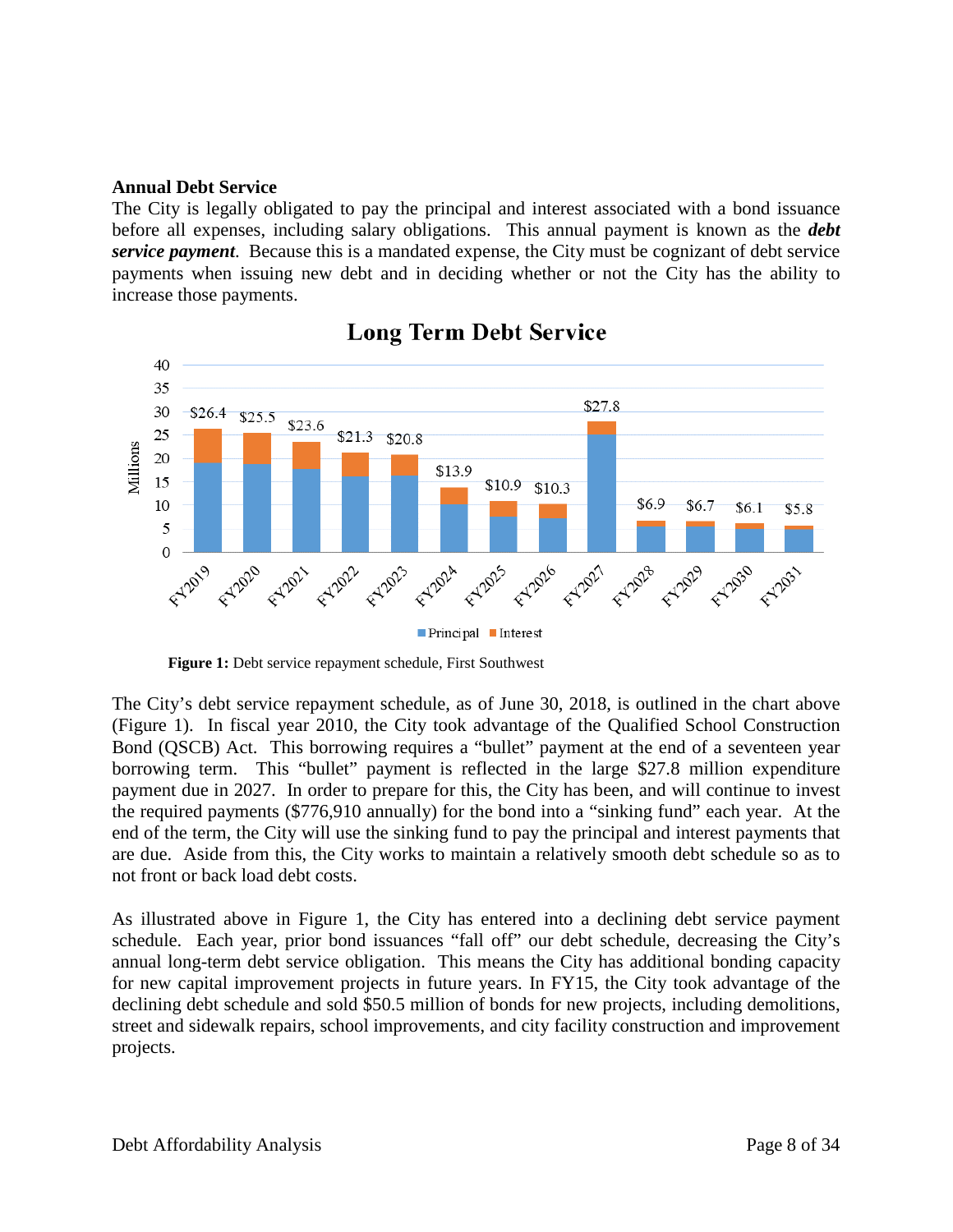The next sale occurred in February 2017, when the City issued \$44.3 million in debt for numerous capital improvement projects. That same year, in March 2017, the City sold bonds for Union Station. These latest sales began to impact our debt schedule in Fiscal Year 2019. By strategically selling debt this way, the City will continue to have a declining debt schedule and keep payments between fiscal years consistent. The City's goal is to maintain a similar level of payments each year to ensure large debt service payments are not unfairly placed on the City's budget in the future.

Additionally, the City's ability to refund some of its outstanding bonds using proceeds from new bonds sold at lower interest rates can result in future cost savings that provide the City with a larger debt capacity each year. This larger debt capacity enables more debt to be issued for capital improvement projects that are imperative for the City.

Refunding bonds works similar to the refinancing of a mortgage, and savings are achieved by lowering interest costs. Between FY15 and FY16, the City completed two debt refunds, saving over \$2.5 million in interest payments over fifteen years. The City also saved \$1.2 million on QSCB payments through this refunding. The City refinanced bonds issued in 2007 at the same time that it financed the Union Station Project in March 2017. By exchanging the original interest rate of 4.263% for a lower rate of 2.0063%, the City anticipates saving over \$3.8 million over the next six years.

Although in future years changes in the Tax Cut and Jobs Act of 2017 has limited the City's ability to refund debt in this way, the City is still able to refund bonds that have reached their call date. A call date is a specified date on a bond. When the call date is reached, the issuer of the bond is allowed to refund the remaining amount of principal on the bond and thus avoid future interest payments. The City can take advantage of lower interest rates by borrowing at a lower rate to repay the principal on a bond that is within 90 days of its call date, but it can no longer take advantage of "advanced refunding issuances" which fall outside this 90 day window without issuing more expensive taxable debt.

#### **Purpose of Issuance**

Of the City's \$182.1 million (principal only) debt, \$79.5 million (43.6%), was issued to finance school projects and \$102.6 million (56.4%), was issued for all other municipal purposes. The category of "all other municipal purposes" includes roads, sidewalks, police, fire, recreation, general government, technology, as well as senior services and other social services.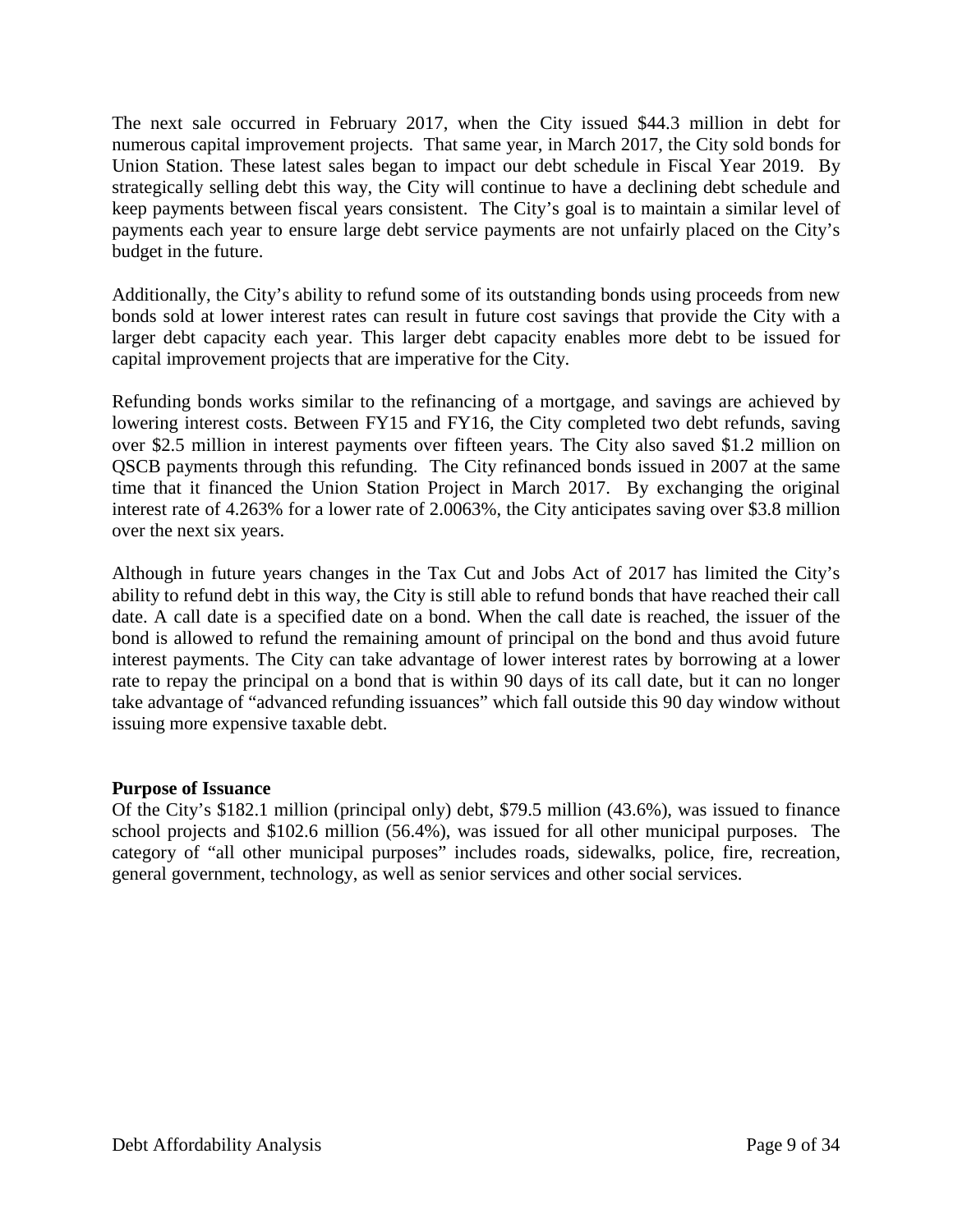| Project/Type         | <b>Total</b> | <b>Percent of Total</b> |
|----------------------|--------------|-------------------------|
| <b>City Facility</b> | 67,465,105   | 37.1%                   |
| Demolition           | 9,154,200    | 5.0%                    |
| Equipment            | 2,220,300    | 1.2%                    |
| Other                | 5,603,300    | 3.1%                    |
| Park/Land            | 8,190,350    | 4.5%                    |
| Streets/Sidewalks    | 9,845,450    | 5.4%                    |
| Technology           | 140,945      | 0.1%                    |
| <b>City Total</b>    | 102,619,650  | 56.4%                   |
| <b>School Total</b>  | 79,464,350   | 43.6%                   |
| <b>Grand Total</b>   | 182,084,000  | 100%                    |

In prior years, the majority of the City's debt has been dedicated to school facilities due to a high need for repair, renovation, and construction projects. Additionally, many construction projects for school buildings are eligible for partial reimbursement from the Massachusetts School Building Authority (MSBA). School Construction aid received from the School Building Authority Board, the predecessor to the MSBA, allowed the City to issue debt for school building projects at a lower cost to the City's general fund.

With the refinancing of bonds issued in 2007 in March 2017, and the \$44.3 million sale of new debt in February 2017, the ratio of School projects to City projects shifted so that a majority of all outstanding debt is now tied to City projects. The City projects that drove this change include: the renovation of the Paul J. Fenton Public Safety Annex at 50 East Street, the construction of the Raymond Jordan Senior Center in Blunt Park, the construction of a new South End Community Center (SECC), the building of the John J. Shea Bright Nights Technical Training Facility (Skill & Technical Training Center), the renovation of the Clifford A. Phaneuf Environmental Center (ECOS) in Forest Park, the construction of the Union Station parking garage, and the purchase of vehicles for the Police Department and DPW.

Many City projects have a short useful life, such as vehicles purchased using bond proceeds. The City can only issue bonds with a term as long as the maximum useful life of the item for which it is borrowing. This causes debt issued for City purposes to fall off the debt schedule more quickly than School debt. Thus, City projects will make up a large proportion of all outstanding principal shortly after the City sells debt, but it will also tend to pay that principal off faster than School debt, which is generally issued for 20-year terms. Notably, OMB projects that School projects will once again represent the majority of Springfield's outstanding debt after the construction of the Brightwood-Lincoln and DeBerry-Homer MSBA projects is completed, and permanent debt issued for those projects.

#### **Other Funding Sources**

The City has been strategic in leveraging funds from Federal and State agencies. The City worked collaboratively with the Federal Emergency Management Agency (FEMA), the U.S. Department of Housing and Urban Development (HUD), the Massachusetts Executive Office of Energy and Environmental Affairs (EEA), and the Massachusetts Emergency Management Agency (MEMA), and the Massachusetts School Building Authority (MSBA) to maximize revenues for schools, facilities, and infrastructure improvements.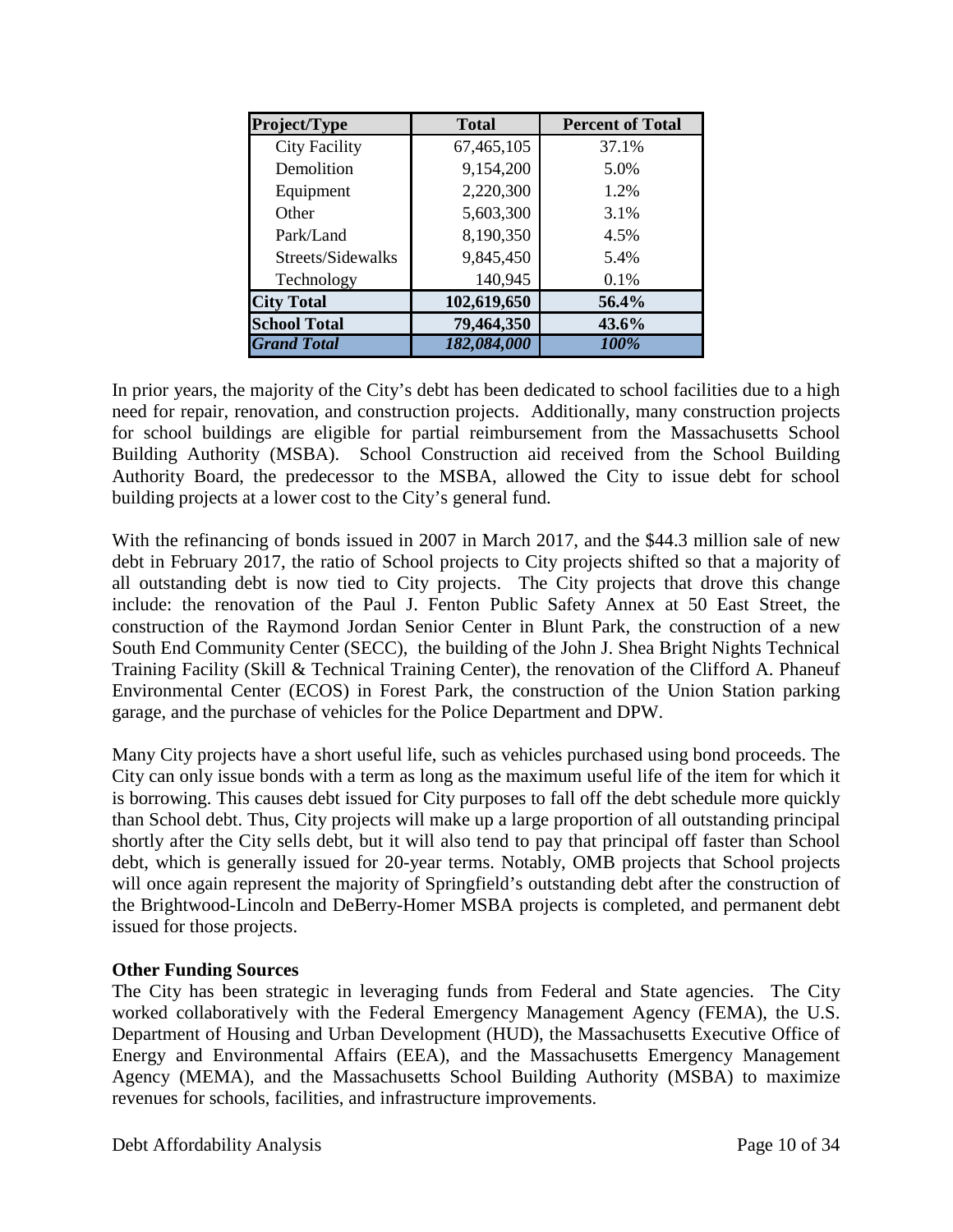In March 2019, the City plans to issue \$34.8 million of debt for its share of cost of City projects. By leveraging funds from FEMA, MEMA, EEA, MGM, and MSBA, the City anticipates receiving up to 50.1% of the total estimated costs for the bonded projects from outside sources.

FEMA has committed over \$19.0 million as part of FEMA's improved projects program, aimed at restoring facilities damaged in the 2011 tornado. The chart below shows the total project costs and the breakdown between FEMA funding and City contribution with the exception of ECOS. The Mass Mutual Foundation granted the Springfield Public School \$150,000 toward the cost of building ECOS; this is reflected in the chart below. Debt for these projects was sold in February of 2017.

|                                                 | Outside        | <b>City</b>         | <b>Total Estimated</b> |
|-------------------------------------------------|----------------|---------------------|------------------------|
| <b>Project</b>                                  | <b>Funding</b> | <b>Contribution</b> | <b>Project Cost</b>    |
| 50 East Street Renovation                       | 2,890,464      | 9,053,120           | 11,943,584             |
| Raymond Jordan Senior Center                    | 7,608,496      | 4,391,504           | 12,000,000             |
| South End Community Center (SECC)               | 6,000,000      | 4,292,500           | 10,292,500             |
| Clifford A. Phaneuf Environmental Center (ECOS) | 2,682,303      | 1,487,689           | 4,169,991              |
| TOTAL                                           | 19,181,263     | 19,224,813          | 38,406,075             |

The City anticipates an 80% MSBA reimbursement for eligible costs for seven Springfield public schools that have been invited into the MSBA Accelerated Repair Program: the Alfred G. Zanetti Montessori Magnet School, M. Marcus Kiley Middle School, South End Middle School and Balliet Middle School for the replacement of windows and doors and accessibility upgrades, and the Mary Lynch Elementary School and Kensington Avenue International School, and Thomas M. Balliet Elementary School for roof replacement and accessibility upgrades. The total estimated project cost for these schools is \$22.5 million.

The City is also currently in the process of finalizing plans for additional MSBA repair projects to replace the roof at Milton Bradley Elementary School and the boilers at the Springfield High School of Science and Technology. The City is also working with the MSBA on a project for the replacement of both the Brightwood and Lincoln elementary schools at a new joint campus at 255 Plainfield Street in Springfield. This project is still in its early stages, so the City will only be borrowing for a small portion of the total estimated project costs when it sells debt in March 2019.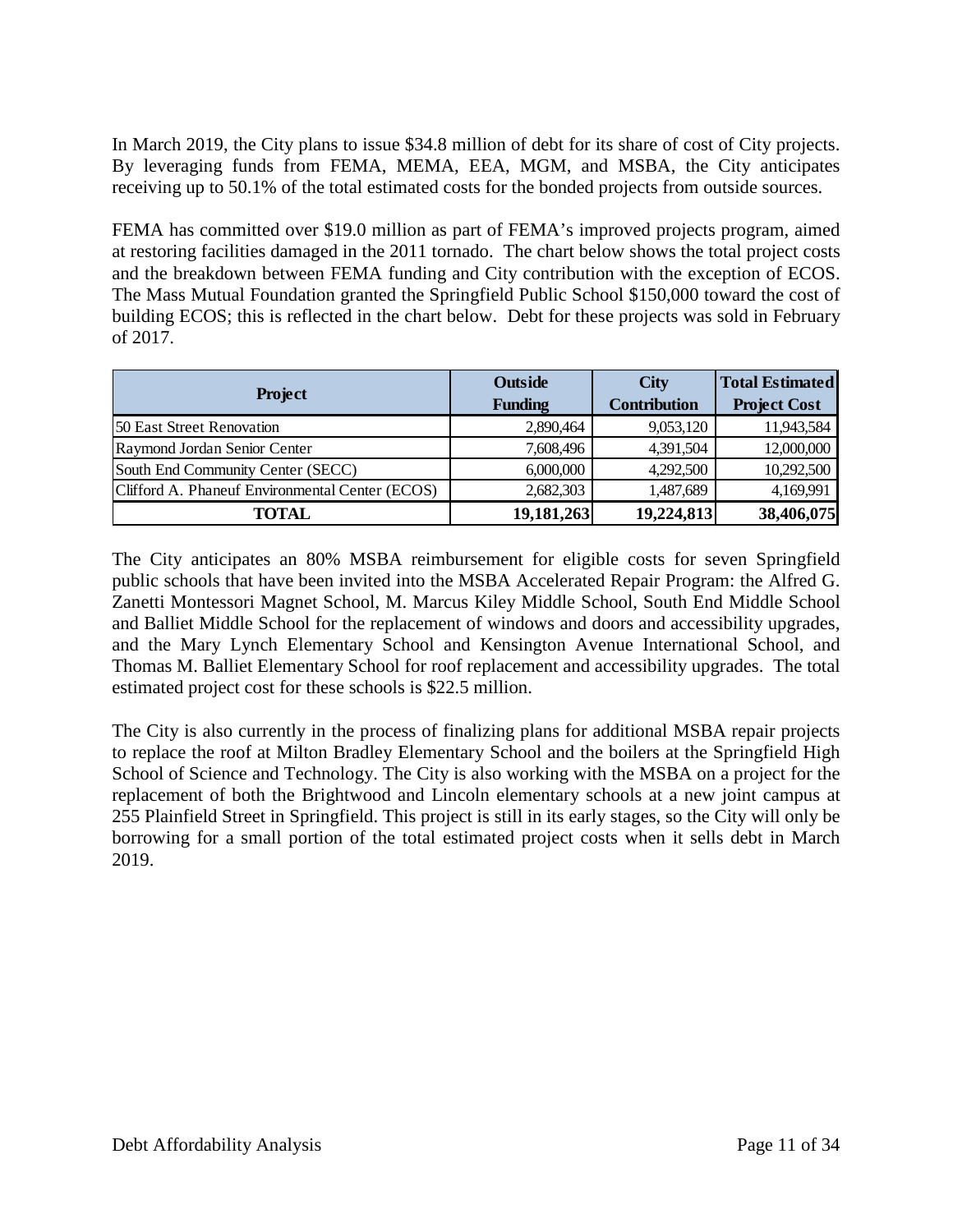| <b>School Project</b>                      | <b>MSBA</b><br><b>Estimated Funding</b> | <b>City</b><br><b>Contribution</b> | <b>Total Estimated</b><br><b>Project Cost</b> |
|--------------------------------------------|-----------------------------------------|------------------------------------|-----------------------------------------------|
| Alfred G. Zanetti Montessori Magnet School | 2,525,137                               | 631,284                            | 3,156,421                                     |
| M. Marcus Kiley Middle School              | 7,598,889                               | 1,899,722                          | 9,498,611                                     |
| Kensington International School            | 1,191,130                               | 297,783                            | 1,488,913                                     |
| Mary M. Lynch Elementary School            | 1,693,704                               | 423,426                            | 2,117,130                                     |
| Thomas M. Balliet Elementary School        | 1,671,440                               | 417,860                            | 2,089,300                                     |
| <b>Balliet Middle School</b>               | 1,365,804                               | 341,451                            | 1,707,255                                     |
| South End Middle School                    | 1,742,550                               | 648,943                            | 2,391,493                                     |
| Brightwood-Lincoln Schools                 | 50,218,732                              | 31,983,044                         | 82,201,776                                    |
| <b>TOTAL</b>                               | 16,046,104                              | 36,643,513                         | 104,650,899                                   |

**Note:** Project funding agreements between the MSBA and the City for the DeBerry-Homer, Milton Bradley, and Science and Technology school projects have yet to be finalized, so they have been left off the above list.

The City will continue this strategic use of federal, state, private and City funding as we make decisions about future debt issuances.

#### **Composition of Debt**

Springfield may issue debt for numerous purposes. Cities and towns deliver many services, from education and public safety, to transportation, recreation and social services. Each service has different capital needs associated with it. Education, for example, requires the construction and maintenance of buildings in which to educate children. Education debt should therefore be heavily skewed toward building and facility debt. It is rare for the City to issue debt for nonfacility or grounds related projects for the School Department. As shown below in Figure 2, the City's outstanding debt is mainly comprised of debt for buildings and facilities: City facility (67.2%), Demolitions (8.5%), and Streets/Sidewalks (9.1%).

## **Outstanding Total Debt City Projects as of June 30, 2018**



**Figure 2:** Breakdown of outstanding City debt, First Southwest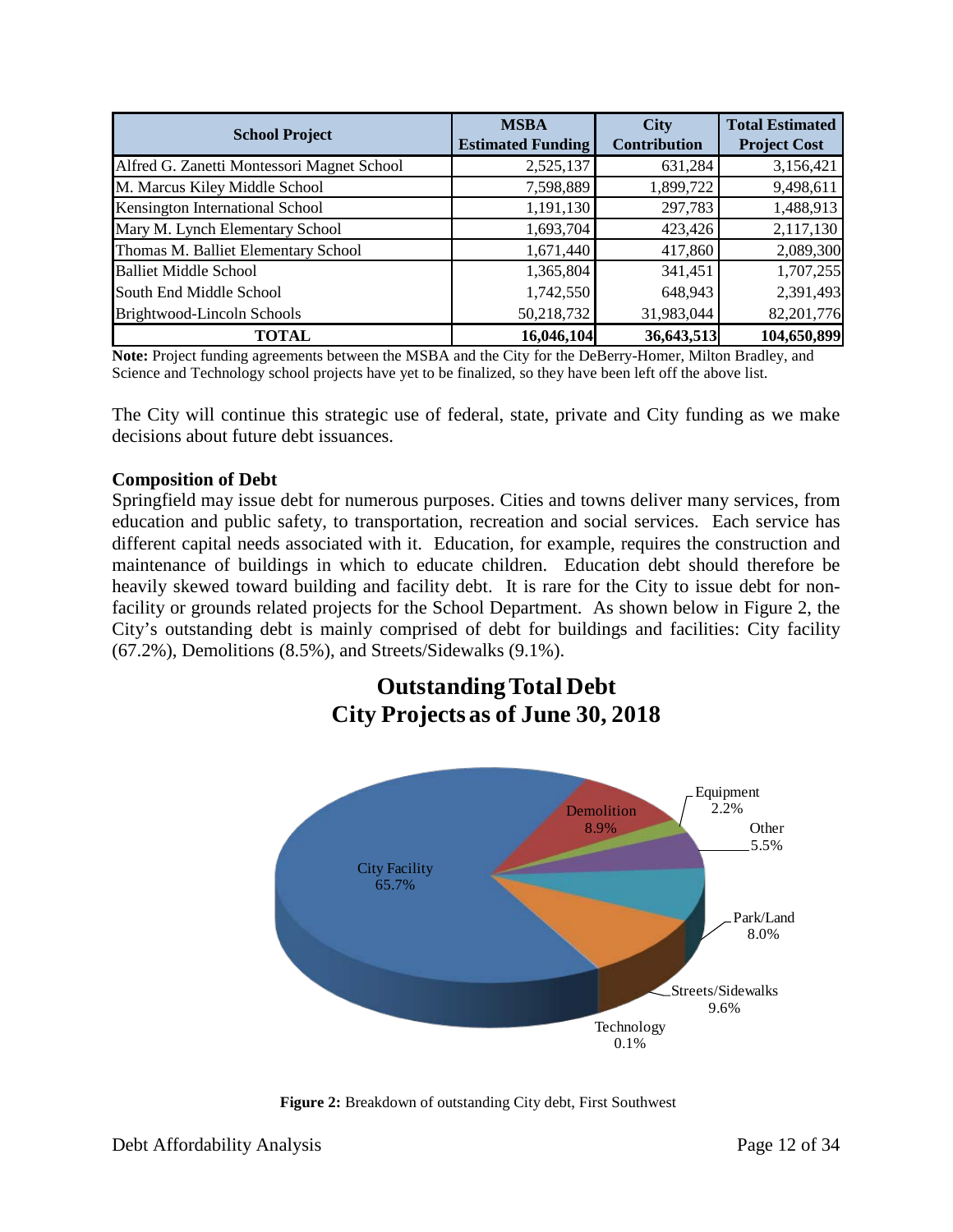General government services, however, should have a much more diverse mix of facility and non-facility debt. For example, parks and recreational debt should include some building debt, but also substantial non-facility debt, including the renovation of fields, pools, and other projects. Public Safety debt would normally include a mix of facility and non-facility debt, with nonfacility debt being comprised mainly of vehicle, apparatus, and equipment purchases. These non-facility debt categories account for 32.8% of the total City debt as shown in Figure 2 above.

Examining non-facility debt, the City has begun to make substantial investments in equipment, parks, land purchases, the demolition of blighted and condemned buildings, technology, and improvements to our road and sidewalk infrastructure. The City's Capital Improvement Plan (CIP) indicates there will be considerable funding needed in the future in these areas. These projects also weigh heavily in the economic development plans for the City as determined by the City's executive leadership.

The City has shown its ability to fund non-facility investment projects with the use of debt. As mentioned above, a declining debt schedule has allowed for increased bonding capacity for new capital improvement projects.

In March 2019, the City plans to issue debt for a number of ongoing projects. These include: the construction of the new East Forest Park Library, continued work on the School Culinary and Nutrition Center, the remodeling of Stearns Square and Duryea Way, the repair of City Hall's steps, the repaving and repair of streets and sidewalks in downtown and the installation of a pedestrian wayfinding system, the renovation of Riverfront Park, and the repair of the Mill River flood control system. Additionally, this issuance will fund multiple MSBA school repair projects, as well as a portion of the construction of the new Brightwood-Lincoln joint campus, and a feasibility study and schematic design for a new joint Homer-DeBerry campus.

The City issued \$44.3 million in debt for new capital projects in February 2017. This issuance funded completed projects and projects the City completed in fiscal years 2018 and 2019. These projects included: the John J. Shea Bright Nights Technical Training Facility, the new Environmental Center for our Schools (ECOS) building in Forest Park, the Dense Wireless project, the purchase of Police and DPW vehicles, the School Culinary and Nutrition Center, renovations to the Paul J. Fenton Public Safety Annex at 50 East Street, the new South End Community Center, the Raymond A. Jordan Senior Center, and multiple school projects.

In FY15, the City issued \$50.5 million in debt for capital projects. These projected included improvements to the Boston Road corridor, which is expected to generate a return on investment by attracting national chain stores to the neighborhood. In addition, funding has been used for the purpose of aiding the Springfield Redevelopment Authority in the implementation of the Union Station Redevelopment project. These projects will help kick start economic development in the City.

The FY15 bonds also fund the second phase of the City's ESCO project, which provides improvements that increase energy efficiency within city and school facilities. This project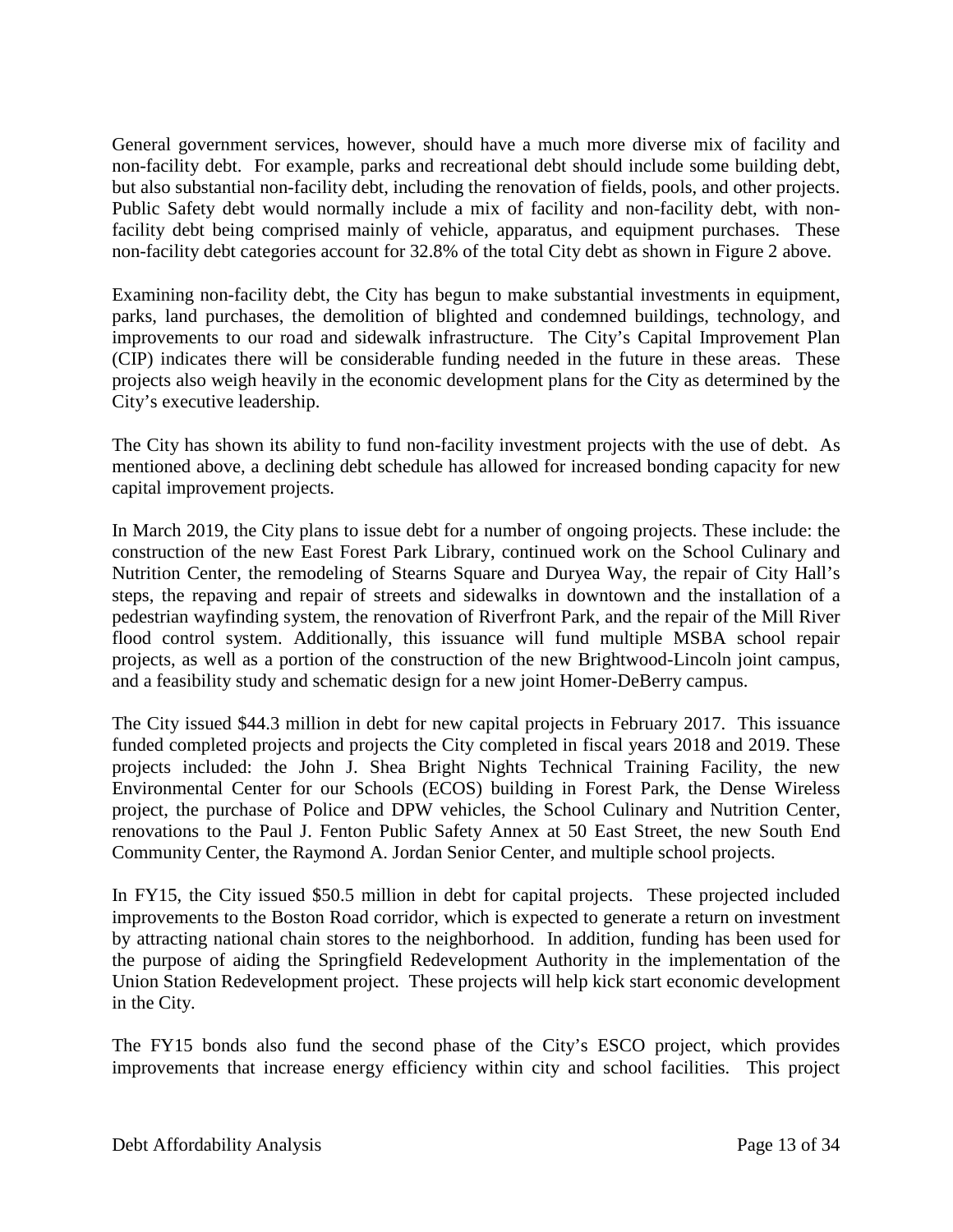entails upgrading boilers and heating systems in twenty municipal buildings; including thirteen schools, three libraries, and four public safety buildings.

Annually, energy efficiencies attributable to the City's ESCO project improvements will yield the equivalent of 3.9 acres of forest preserved from deforestation, and reduce emissions by the same amount as taking 102.7 cars off the road. Investments like these demonstrate Springfield's continued commitment to becoming a sustainable green community. Finally, the FY15 bonds also include additional school improvement projects, which will provide our students with a comfortable, technologically advanced environment in which to learn.

In FY09, the City instituted another source of funding for capital expenditures: "pay-as-you-go" capital, or "pay-go." To fund pay-go, the City appropriates 1.5% of local source operating revenues to finance capital improvements via cash, in lieu of issuing debt, as required by the City's financial ordinances and policies (Ch. 4.44.050.). Pay-go allows the City to reduce its overall borrowing costs by funding smaller routine projects through the operating budget.

Over the last decade, \$24.7 million has been appropriated for capital projects through pay-go. With this source, the City has been able to fund emergency infrastructure repair projects, vehicle replacement schedules for public safety and the DPW, IT upgrades for software, security and servers, as well as park and building renovations.

#### **Net Debt Service**

As mentioned in the Purpose of Issuance section, the City of Springfield has a total outstanding debt portfolio (principal only) of \$182.1 million as of June 30, 2018. When interest is included, the total cost of this debt is \$230.8 million. However, this is not the actual amount that the City pays in debt service. The City receives reimbursement for certain debt funded projects which, when subtracted from the \$230.8 million in total debt service, leaves a balance of \$222.1 million of liability (principal and interest). Figure 3 below shows net debt service through 2030. The 2027 debt service payment spike represents the sinking fund payment of the QSCB explained previously on page seven of this report.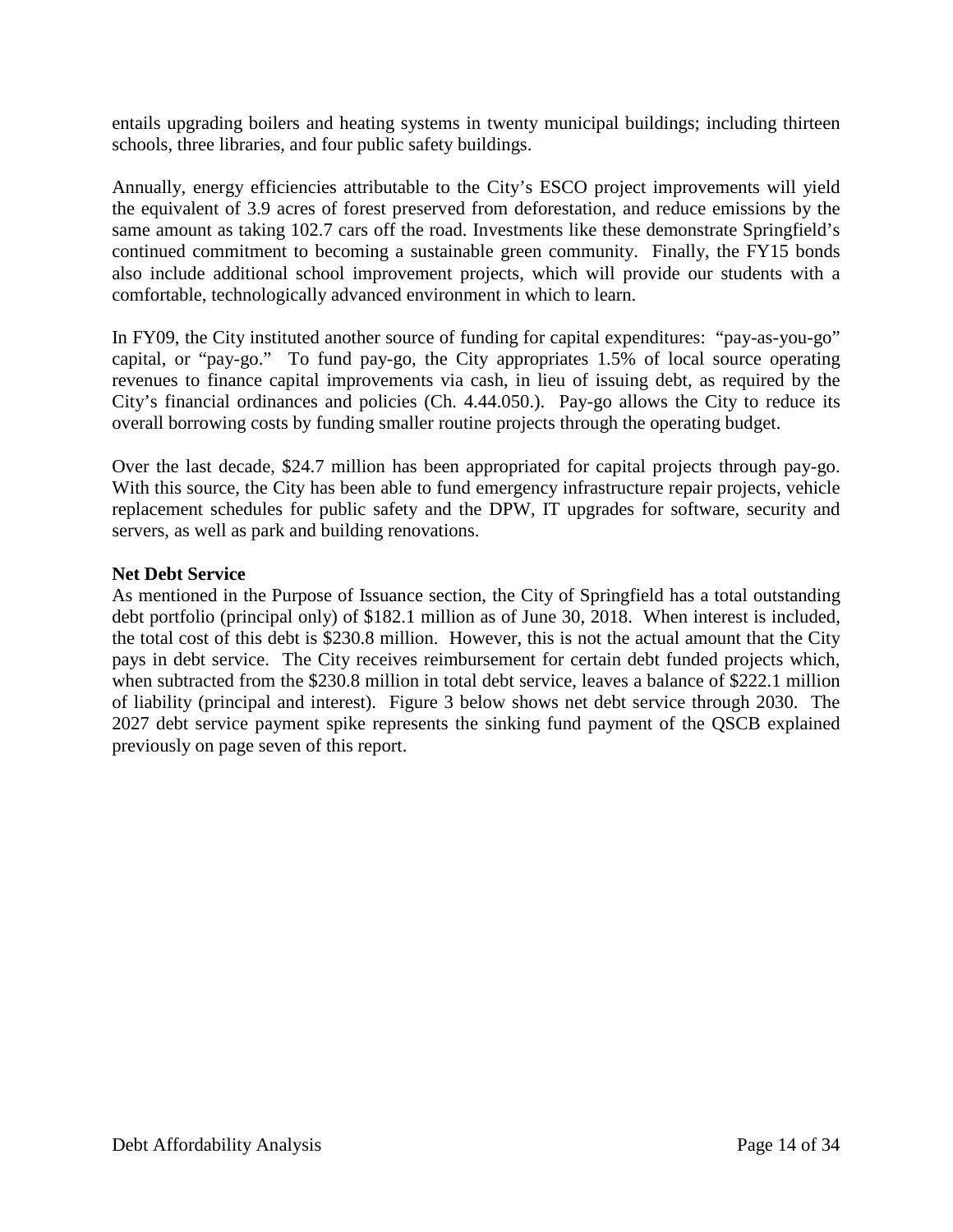



**Figure 3:** Net Debt Service payments; First Southwest

In previous years, the City had been approved to receive school construction assistance on various school construction projects under a program managed by the MSBA. Under the terms of this program, the City was required to incur general obligation debt financing for the full costs of those school construction projects. The MSBA then provided annual grant distributions to the City to offset the annual debt service costs on these projects as the City repaid the bonds.

However, in FY17, the City entered into a debt refinancing transaction in order to take advantage of favorable interest rates. The City issued \$23,965,000 of general obligation refunding bonds on March 7, 2017. The proceeds of the refunding bonds, along with a refunding premium of \$2.6 million and \$22.6 million of lump-sum payments from the MSBA, were used to refund \$48,495,000 of debt from 2007. The transaction resulted in an economic gain of \$3,858,526 and a reduction of \$3,806,718 in future debt service payments. The lump-sum payment from the MSBA replaced contract assistance payments that were scheduled through FY2022 on three older school projects.

## **Industry Benchmarks**

The municipal bond industry has established benchmarks that it uses to examine cities and towns across the nation. These benchmarks are intended to provide insight into a community's ability and willingness to repay the debt it issues and can be valuable tools for communities to evaluate their financial management strategies. This analysis is intended to provide insight into our finances and our ability to support debt and public investment.

#### **What is included in this report and what is not?**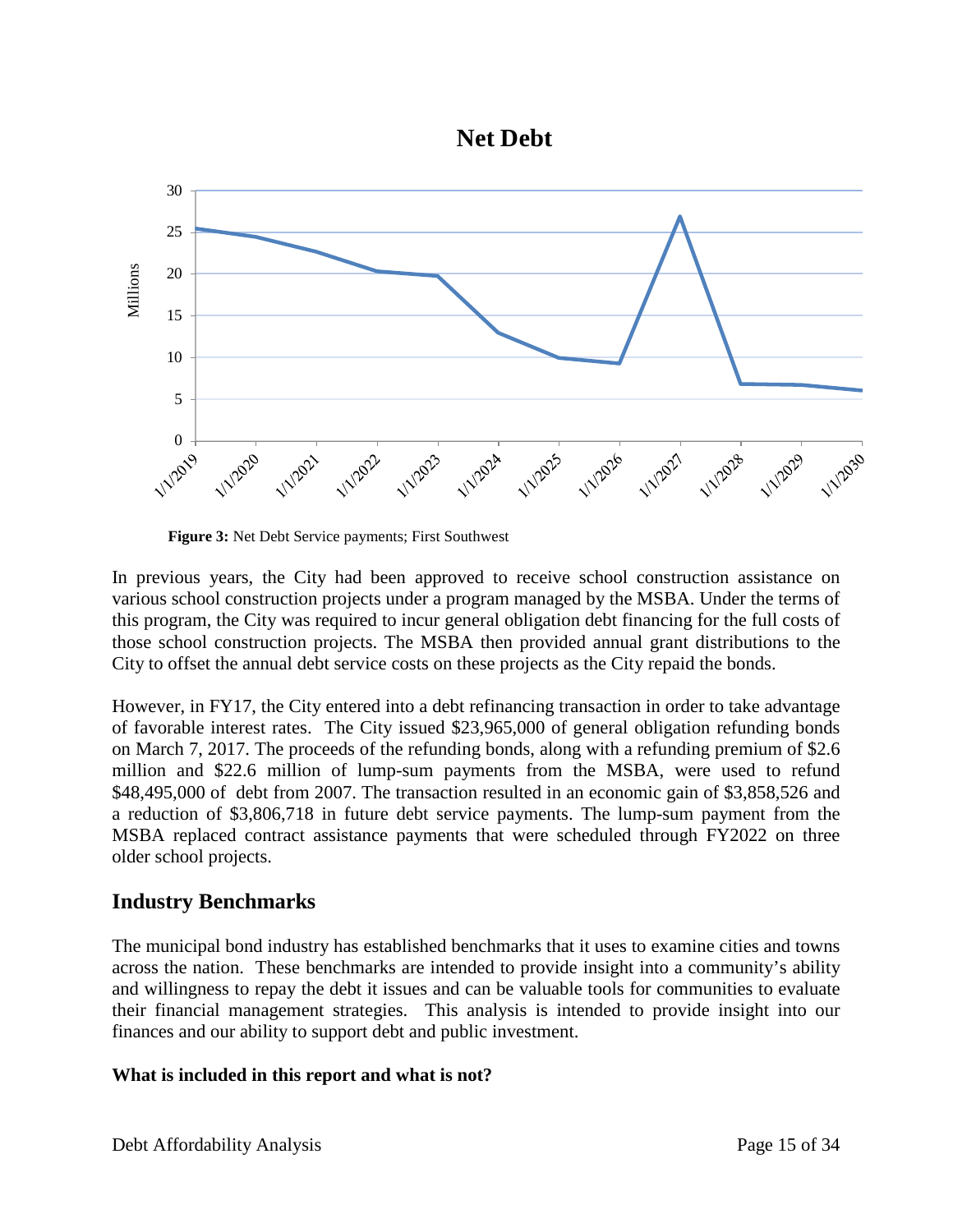This ratio analysis looks at all debt that places a burden on our general government revenue stream, including enterprise fund debt. The City issued debt on behalf of its single enterprise fund in February 2017. This debt was issued for two pick-up trucks, and two semi-automated and one fully-automated 31 cubic-yard trash removal trucks. Payments, scheduled to begin in 2020, will stay well within the City's financial ordinances, which state in Chapter 4.44.070 that, "enterprise fund debt service as a percentage of enterprise operating revenue – should not exceed fifteen percent (15%)." Selling debt in support of the solid waste program enables the City to strategically replace our aging fleet of trash trucks, and purchase more vehicles in the future.

This report assumes the continuation of normal operations for the City of Springfield. A "worst case scenario" analysis could be conducted that would assume that the Commonwealth stops making school building assistance payments. The City's debt study, however, should examine debt under normal operating conditions. OMB has preformed the following measurements as part of the analysis.

| <b>Measure</b>                                                          | <b>Industry Standard</b> | <b>FY2018</b> | <b>FY2019</b> |
|-------------------------------------------------------------------------|--------------------------|---------------|---------------|
| General Fund Balance as a % of Total Revenues                           | 15% or greater           | 13.6%         | 19.2%         |
| Debt Service as a % of General Fund Revenue                             | $0\% - 8\%$              | 5.4%          | 4.2%          |
| Debt Service as a % of General Fund Expenditures                        | $0\% - 8\%$              | 4.5%          | 4.2%          |
| Percent of Debt Retired in Ten Years                                    | 65% - 100%               | 80.5%         | 81.2%         |
| Debt as a Percentage of EQV                                             | $0\% - 5\%$              | 2.9%          | 2.3%          |
| <b>Total Outstanding Debt Per Capita</b>                                | $$0 - $1,000$            | \$1,300.41    | \$1,179.75    |
| Total Debt as a Percentage of Total Personal Income                     | $0\%$ - 7%               | 7.2%          | 5.9%          |
| Undesignated Fund Balance as a % of Revenues                            | 10% or greater           | 10.0%         | 8.8%          |
| Overall Net Debt as a % of Full Value                                   | $1.5\% - 5\%$            | 3.2%          | 2.6%          |
| Taxpayer Concentration % of Property Value Held by<br>Top Ten Taxpayers | $0\% - 15\%$             | 9.9%          | 9.8%          |

**Figure 5**: Municipal Bond Industry Benchmarks

#### **Debt Service as a Percentage of General Fund Expenditures**

The metric used for this benchmark measures the City's ability to finance debt within its current year budget, similar to the measurement of household income dedicated to mortgage payments. This is the most immediate measure of determining a City's ability to pay; however, it only examines the ability to pay for debt within a community's existing budget. Cities and towns that have excess levy capacity – communities that do not tax to the maximum of their Proposition 2 ½ limitation – would have greater ability to pay for debt than this measure suggests because they have additional taxing capacity.

The City's measure of debt service as a percentage of General Fund expenditures is strong, with 4.2% of the Fiscal Year 2019 budget dedicated to debt service. This measure has been trending down over the last four fiscal years due to a decrease in total debt service and an increase in the City's general fund revenue. The City is required to annually fund a capital reserve account of at least one and one half percent of property taxes from the prior fiscal year (Chapter 4.44.060). Many cities and towns that are economically comparable to Springfield have higher ratios of debt service to general fund expenditures. Springfield should continue to maintain this ratio at a similar level in future years to ensure that debt service payments do not crowd out funding for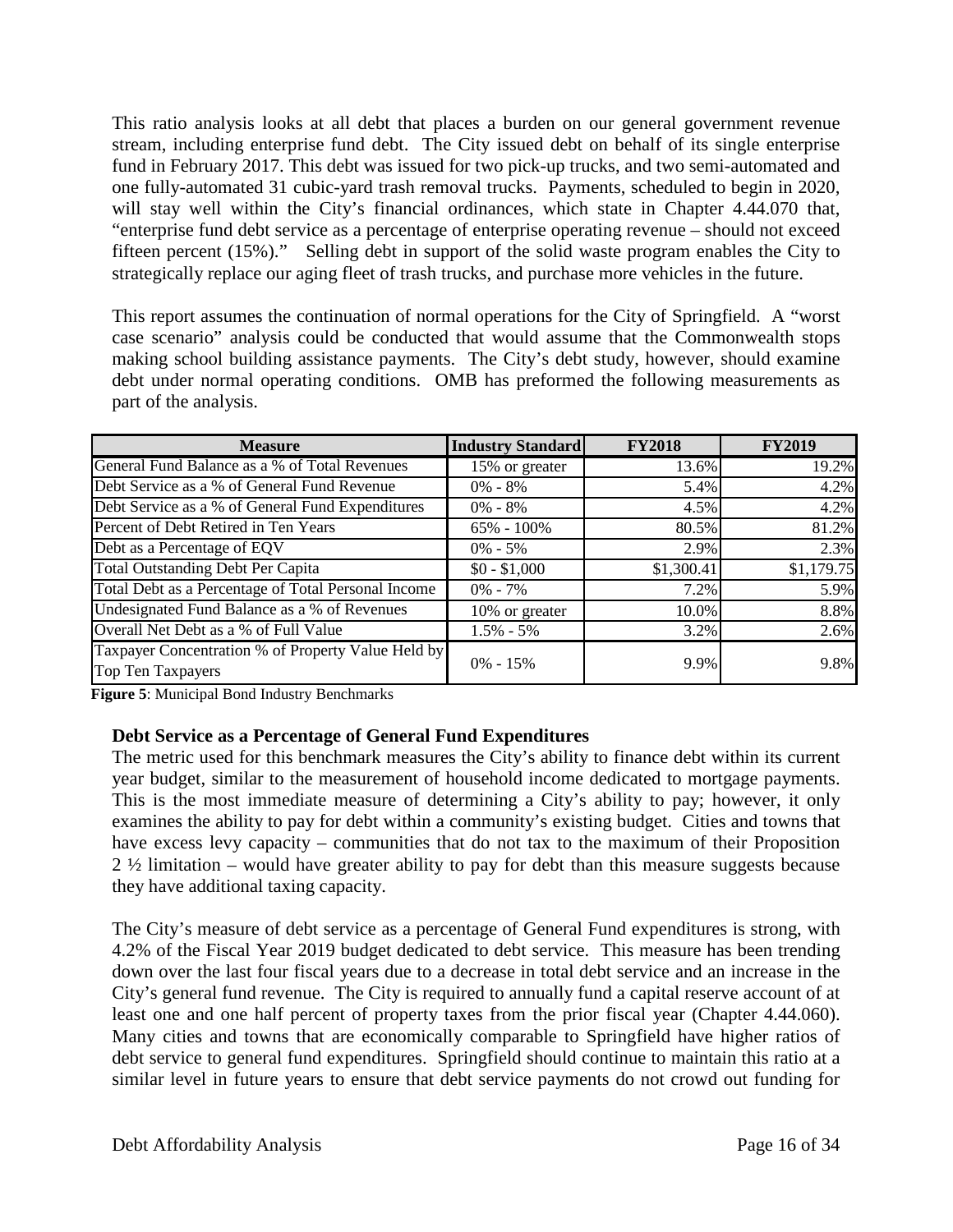services in future budgets. At the same time, the City should aim to keep its debt service ratio from declining too much, as this would denote a lack of investment in long term capital needs.

The City's relatively low ratio of debt service to general fund expenditures provides more budgetary flexibility to address financial problems as they arise. Debt payments are not discretionary. Courts have ruled these payments must be made even before salary payments for employees. Communities with high levels of debt service relative to operating expenditures have a larger portion of their budget dedicated to payments that must be made regardless of the community's financial situation. The City has strategically restructured its debt service payments in order to have declining payments in future years. This not only makes the debt service more affordable, but also allows the City to layer on more debt in future fiscal years.



**Debt Service as a Percentage of General Fund Expenditures (Fiscal Year 2019)**

**Figure 6:** Ratio of 2018 Budgeted Debt Service Payments over Total General Fund Budget

| Debt Service as a % of General Fund Expenditures |               |
|--------------------------------------------------|---------------|
| 2019 Total Debt Service                          | 27,770,576    |
| 2019 Budgeted General Fund Expenditures          | 656, 191, 374 |
| <b>Debt Capacity</b>                             | $4.2\%$       |

**Figure 7:** Calculation of Debt Service as a percent of Budgeted General Fund Budget

#### **Debt Retirement: Percent Retired within Ten Years**

The speed with which a community retires its debt indicates a number of important factors. Included in these are:

• Willingness to repay debt: rapid repayment of principal indicates that a community is committed to repaying its debt. This "willingness to pay" is measured in a number of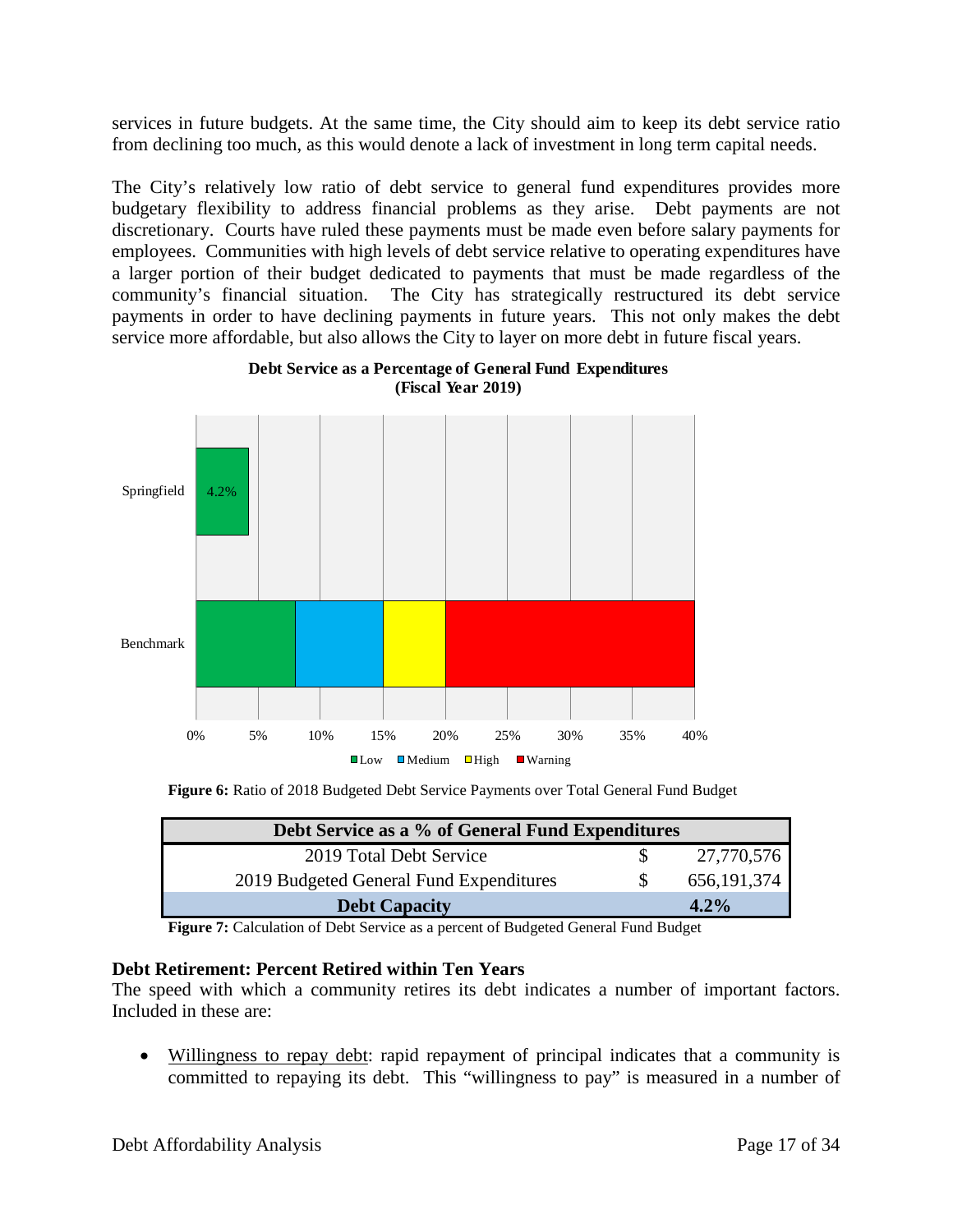ways and is particularly important to those who lend money to others, as it provides them some proof of the borrower's intention to repay the money it borrowed.

- Ability to repay debt: rapid repayment of principal indicates that a city or town has the financial resources necessary to repay debt quickly. This demonstrates a level of financial stability; communities that are experiencing financial difficulty are unlikely to repay their debt in an accelerated manner.
- Prevention of future problems: rapid debt retirement ensures that a community is not "back loading" its debt, as the City once did, locking itself into debt repayments that are affordable now, but that will grow as time passes. Back loading debt is a sign of poor financial management – either overspending is intentional, or managers are unable to make the difficult immediate term decisions to balance the budget using a more appropriate debt financing structure.

The percentage of debt retired within ten years is particularly important in determining whether debt has been back loaded. Back loading occurs when the cost of debt is pushed off into the future, reducing current year payments while increasing future ones. Back loading increases the cost of debt in the long term, as cities are forced to pay interest on the principal they borrowed for a longer time. Back loading debt can result in cities being forced to reduce expenditures, cut programs, or increase taxes to make debt service payments. Prior to 2005, the City back loaded debt issuances, causing major spikes in its debt service payments in future years. This problem was alleviated through "front loading" debt and making a number of other modifications to the City's debt structure.

Failure to invest in maintenance and capital, otherwise known as deferred maintenance, can be considered a form of debt back loading because capital needs still must be addressed at some point. Delay in maintenance or investment only delays the financing of these improvements, and it increases the likelihood that capital will fail *en masse*, resulting in unaffordable costs onto future taxpayers. Delaying capital investment also tends to make projects more expensive, because costs tend to increase over time.

The City currently has an aggressive debt retirement schedule. 81.2% of the principal borrowed by the City will be repaid within ten years, and all current debt will be retired by 2037, as shown in Figures 8 and 9 below. This places the City well within the "excellent" ranking established by bond rating agencies (65% and above). Because of this schedule, the City will be able to borrow additional money to continue investing in its facilities, infrastructure, and other capital projects.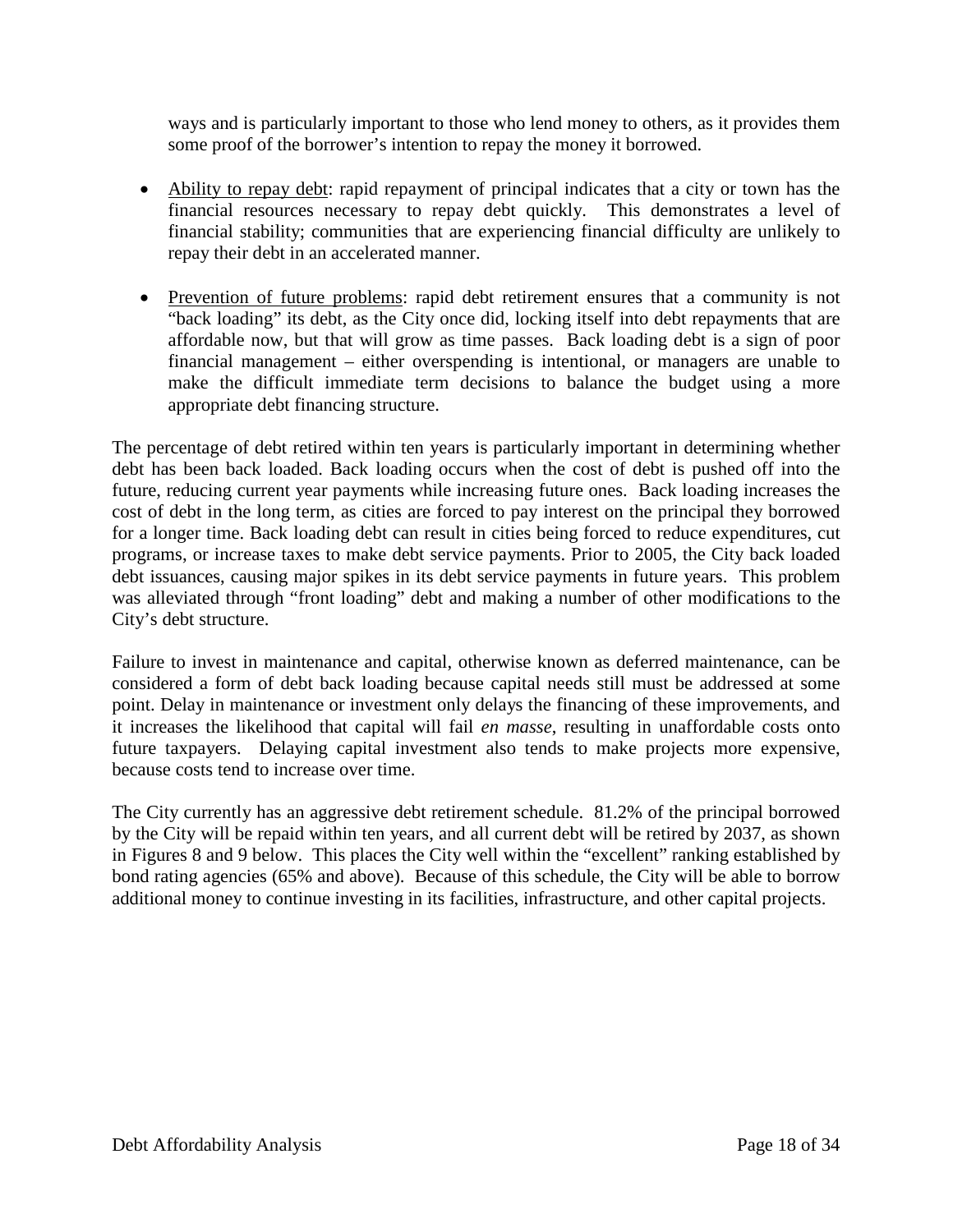

#### **Percent of Principal Retired in Ten Years (Total Debt as of June 30, 2018)**

**Figure 8:** Percent of Debt retired in 10 years.

| <b>Percent of Debt Retired in Ten Years</b> |             |
|---------------------------------------------|-------------|
| Total Debt Retired in 10 Years              | 187,455,024 |
| <b>Total Outstanding Debt Service</b>       | 230,824,060 |
| <b>Percent of Debt Retired in Ten Years</b> | $81.2\%$    |
|                                             |             |

Source: First Southwest

**Figure 9:** Calculation of Total Debt (Principal + Interest) retired in 10 years.

Furthermore, the City's overall debt retirement ranking indicates a strong willingness to repay debt. Examining this ratio in conjunction with the City's overall debt schedule indicates that the City has not back loaded debt; the City's overall debt structure is prudent and well within the industry benchmarks.

#### **Debt as a Percentage of Full Property Value (EQV)**

Debt as a percentage of full property value (known in government finance circles as "equalized value," or EQV) measures the ability of a community's property tax base to support borrowing. The majority of revenue in most communities comes from property taxation; therefore this ratio examines a community's debt relative to its main revenue source.

However, in Springfield, 61% of revenue comes from state aid, whilst just 39% comes from local revenue. Thus, this measure is helpful, but not deeply informative, because it looks at total

Debt Affordability Analysis Page 19 of 34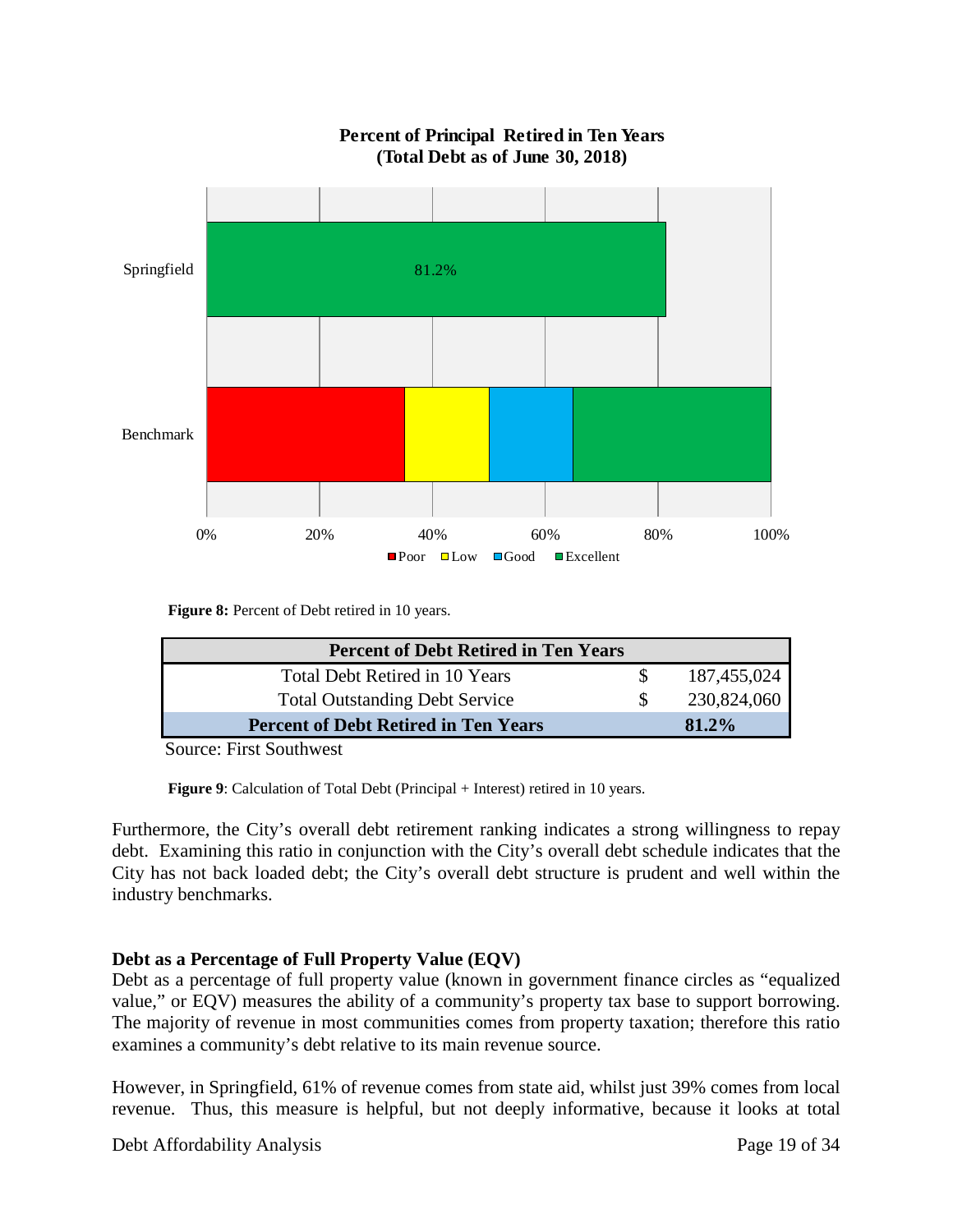outstanding debt, not debt service. Examining debt as a ratio of full property value does not say much about the affordability of that debt. A small amount of debt issued at a high rate of interest can be more expensive than a larger amount of debt issued at a lower interest rate. Further, in Massachusetts communities are limited in their ability to access their property tax base by Proposition  $2 \frac{1}{2}$ . This measure is a helpful benchmark to compare communities to one another, but is not an absolute measure of debt affordability because of the aforementioned issues.

Mass. Gen. Laws (M.G.L) Ch. 44§10 dictates the City's debt limit be no more than 5% of the equalized value. The City's ratio of debt to property value is currently 2.7%, which is considered "medium" by rating agencies (Figure 10). As indicated above, this medium measure does not directly relate to the City's ability to pay for this debt. This ratio does not take into account debt structure (how much money is due at what point in time for each issuance), or timing of payments. Furthermore, it fails to consider the City's ability to access property values due to Proposition 2 ½.



**Debt Service as a Percentage of Equalized Assessed Valuation (2018 EQV)**

**Figure 10:** Ratio of Debt to Estimated Property Value

| Debt as a Percentage of EQV               |                 |
|-------------------------------------------|-----------------|
| <b>Total Outstanding Debt (Principal)</b> | 182,084,000     |
| 2018 EQV (Equalized Valuation)            | \$8,016,915,700 |
| Debt as a Percentage of EQV               | $2.3\%$         |

Source: First Southwest, DLS Municipal Databank

**Figure 11:** Calculation of Outstanding Principal as a percent of EQV.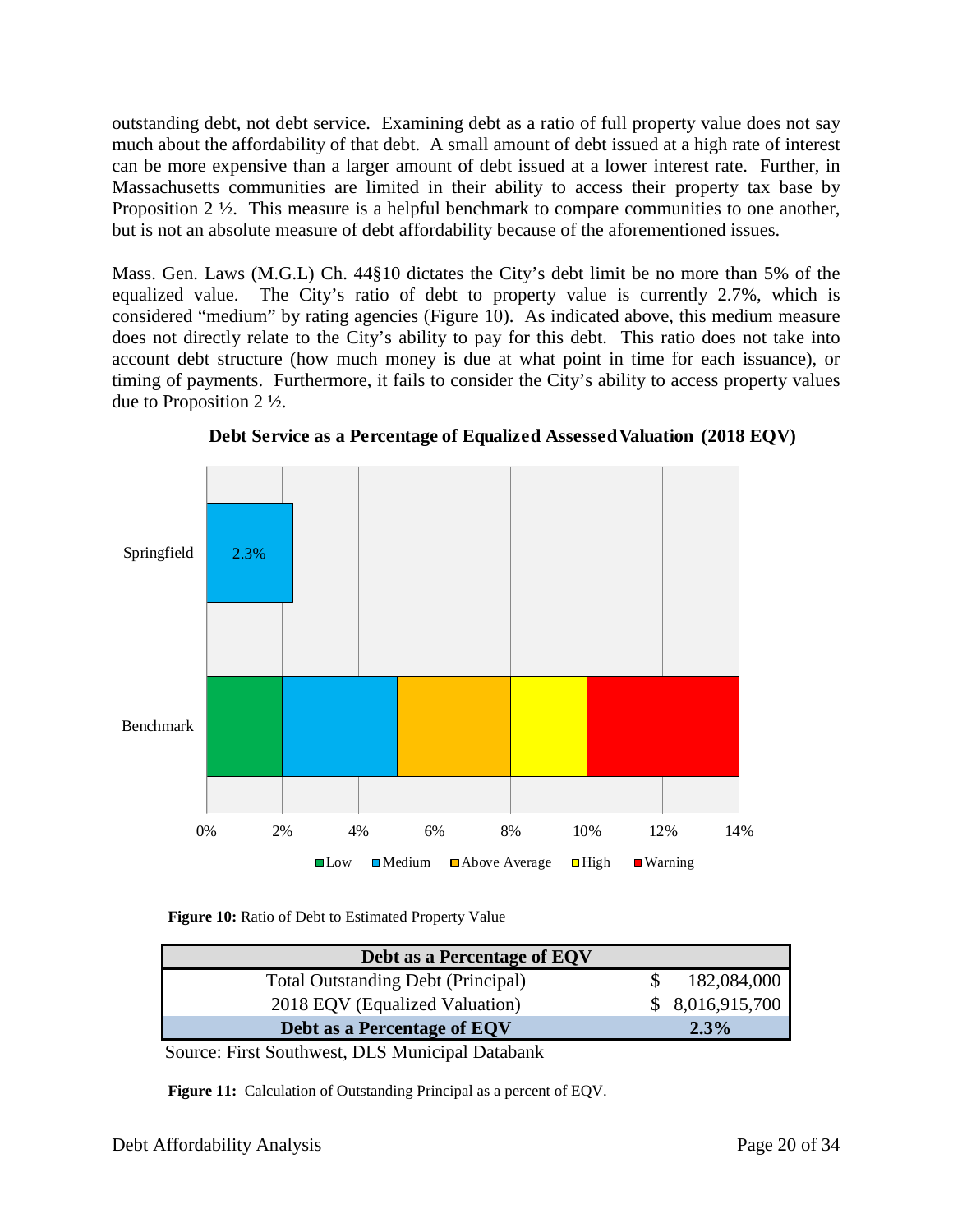#### **Debt per Capita**

Debt per capita examines the amount of debt the City has issued per person in the community. This is not intended to be a literal measure because debt is not issued to benefit individuals, but rather the community as a whole. This measure provides a sense of the cost of the capital investments in a community and, at its most extreme, how much money would be required from each resident to repay the community's debt if for some reason immediate repayment was required.

Debt per capita can be a useful measure when examining similar communities. By and large, comparable communities should issue similar amounts of debt for various capital purposes. However, even similarly sized communities have significant differences, so this measure should not be examined in absolute terms, but rather in the context of the unique requirements and challenges facing each community. It should also be viewed in light of Proposition 2 ½ which limits a community's ability to access its property tax base; Proposition 2 ½ can force communities to issue debt for smaller projects that communities in other states would pay for in cash.



**Total Outstanding Debt per Capita**

**Figure 12:** Estimated Debt per person.

| <b>Total Outstanding Debt Per Capita</b>  |             |
|-------------------------------------------|-------------|
| <b>Total Outstanding Debt (Principal)</b> | 182,084,000 |
| 2018 Population Estimate                  | 154,341     |
| <b>Total Outstanding Debt Per Capita</b>  | 1,179.75    |

**Figure 13:** Calculation of outstanding debt per person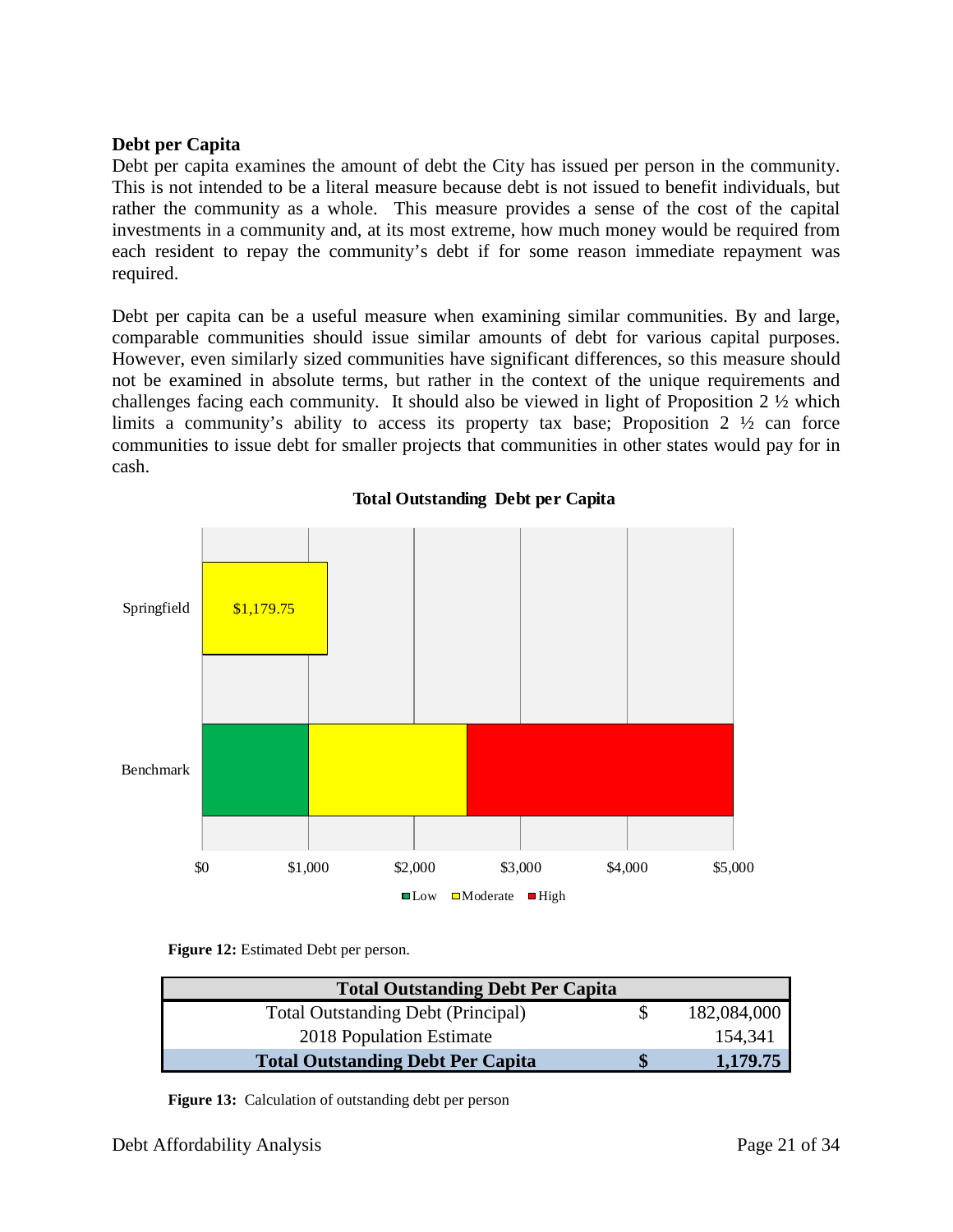The City's level of debt per capita is considered moderate by rating agencies. This measurement is not completely unexpected as the City has a large number of aging facilities (particularly schools) and infrastructure. The City is currently performing large school reconstruction projects, as well as, the replacement of schools and other facilities. Because of major capital needs and the issuance of debt every few years, this measurement will continue to fluctuate as it is dependent on the City's total outstanding principal.

#### **Debt as a Percentage of Total Personal Income**

Like the ratio of debt to property value, the ratio of debt to personal income is a measure of affordability of the debt issued by a community. While property values provide the base that supports property taxation, it is personal income that allows people to buy goods and services, make investments, and pay their taxes. Debt as a percentage of total personal income tells us how affordable debt is based on the income characteristics of a city or town.



**Total Debt as a Percentage of Total Personal Income (2018 Income Estimate)**

**Figure 14:** Ratio of debt to personal income.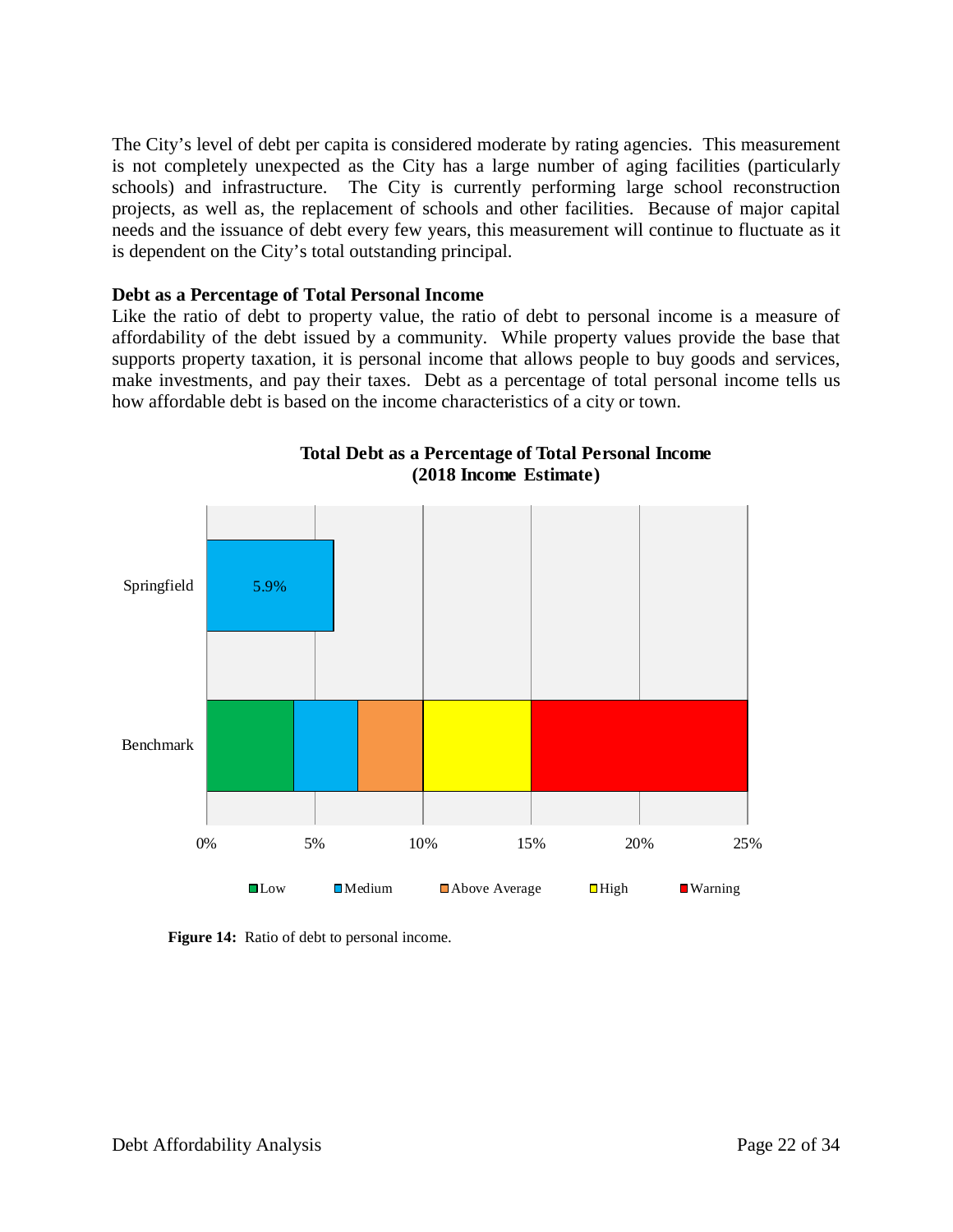| <b>Total Outstanding Debt Per Capita as a Pecentage of</b><br><b>Total Personal Income Per Capita</b>  |   |          |
|--------------------------------------------------------------------------------------------------------|---|----------|
| <b>Total Outstanding Debt Per Capita</b>                                                               |   | 1,179.75 |
| 2017 Per Capita Income                                                                                 | S | 20,046   |
| <b>Total Outstanding Debt Per Capita as a Percentage of</b><br><b>Total Personal Income Per Capita</b> |   | $5.9\%$  |

Source: U.S. Census Bureau, First Southwest

Figure 15: Calculation of debt to personal income.

Springfield's ratio of debt to personal income is considered just slightly "average" by credit rating agency standards. This means that the City's debt is comparable to a moderate share of a residents' income. Unlike the prior measure, however, this does not examine the cost of the debt, but focuses on the amount of debt issued. In other words, this measure does not take into account the net debt service or timing of debt payments.

The ratio of debt to personal income appears to be less favorable than that of debt to total property value, which indicates a disparity between home values and income. This variance is caused by the inclusion of commercial and industrial property values that are included in the debt to total property value calculation, but not in the debt to personal income ratio. The City would not be able to provide the same level of services and investment in infrastructure without commercial and industrial property tax revenues. This highlights the need for economic development to be a top priority of the City.

#### **Overall Net Debt as a percentage of Full Value**

Overall Net Debt as a percentage of full value, sometimes referred to as the "Debt Burden" of the community, measures the value of a city's debt compared to the value of a city's assessed real property. This is a ratio measuring the value of the municipality's net debt compared to the total EQV of the City.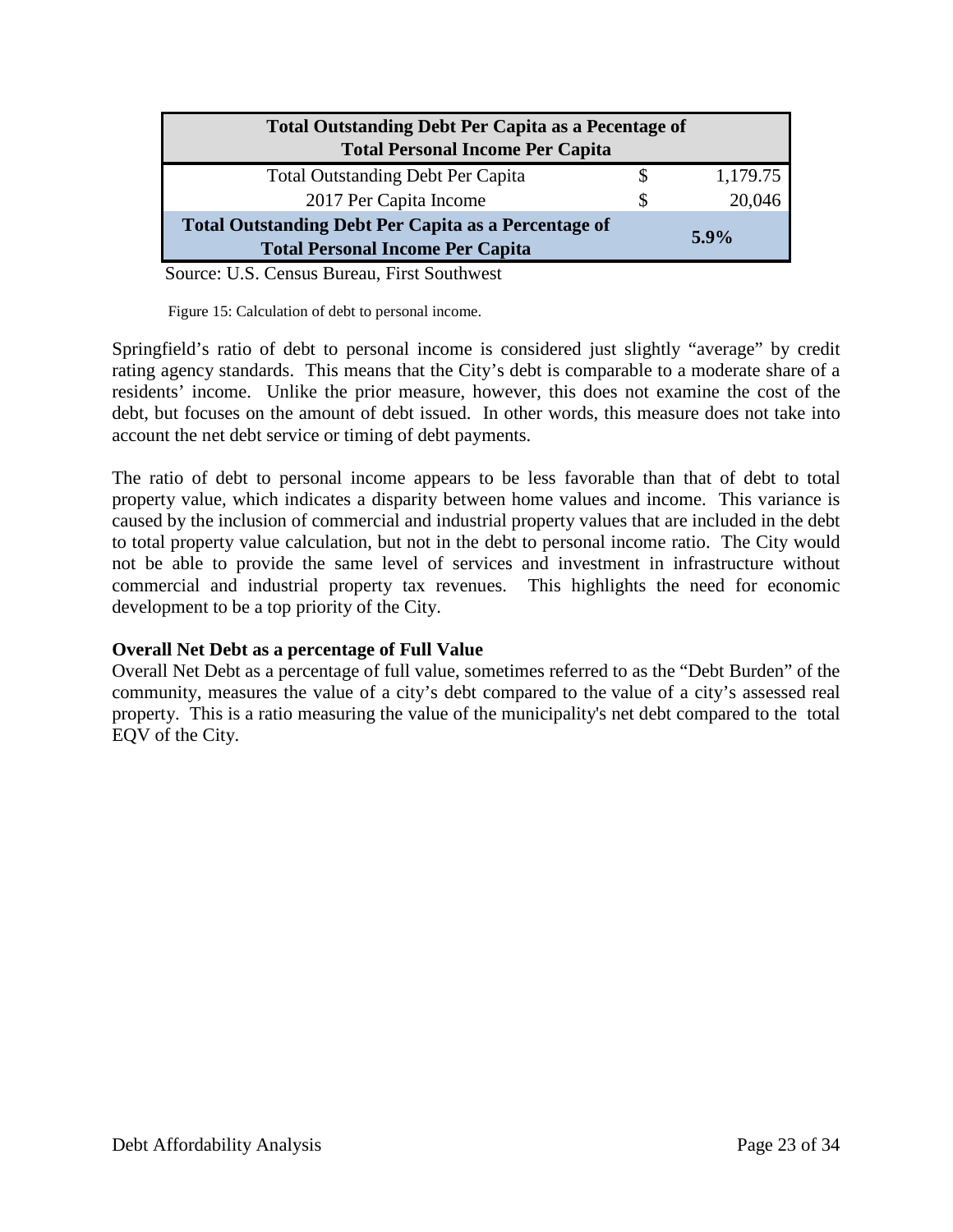

**Overall Net Debt as a percentage of Full Value (2018 EQV)**

**Figure 16:** Ratio of Net Debt to EQV.

| <b>Overall Net Debt as a percentage of EQV</b> |               |
|------------------------------------------------|---------------|
|                                                |               |
| <b>Total Outstanding Net Debt</b>              | 211,254,277   |
| 2018 EQV (Equalized Valuation)                 | 8,016,915,700 |
| <b>Overall Net Debt as a percentage of EQV</b> | 2.6%          |
|                                                |               |

Source: First Southwest, MA Division of Local Services

**Figure 17:** Calculation of net debt to EQV.

This is one of the factors which determine the quality of a municipal bond issue. The lower the City's debt is relative to the assessed value of its property, the less risky its bonds are deemed to be. Ultimately, the more leveraged a tax base is, the more difficult it is to afford additional debt. Debt burdens that range from 0-3% tend to be viewed as low. The City's level of debt burden is 2.6%.

## **Conclusion**

Since Fiscal Year 2005, the City of Springfield has strengthened its financial position by instituting clear and strict financial policies, passing responsible budgets, and continually reassessing capital needs through a comprehensive five-year capital investment plan; all within the fiscal constraints illustrated in this debt affordability analysis.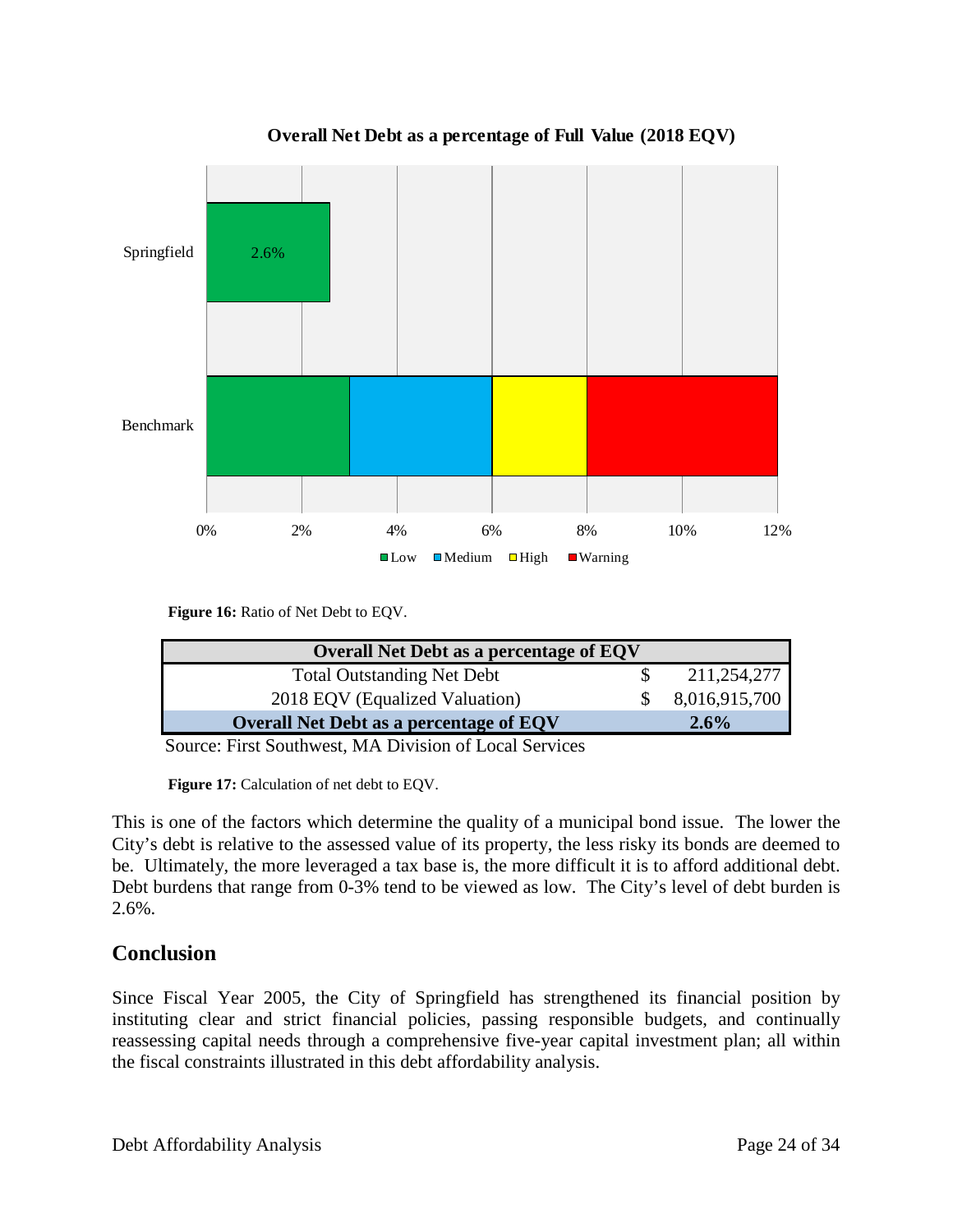During our last debt issuance in 2017, Standard and Poor's (S&P) affirmed the City of Springfield's AA- rating, with a stable outlook, a high investment grade. This demonstrates that Standard & Poor's strongly believes in the City's financial management and ability to make difficult decisions to balance the budget. S&P credited the City for having strong budgetary flexibility, with an available fund balance in Fiscal Year 2016 of 9.7% of operating expenditures, very strong management with "strong" financial policies and practices, and an experienced and capable management team. The S&P rating continues to be the highest rating in the City's history, and one that the City has maintained for the last five years. Credit ratings have an integral role in the municipal bond market and are one factor that affects the interest rates the City pays on its debts.

The low debt service to general fund expenditures ratio in the City's budget demonstrates our ability to pay our debts. This is the most important short-term measure of our ability to pay our debts; however, it only examines the ability to pay for debt within a community's existing budget. With only 4.2% of the Fiscal Year 2019 budget dedicated to debt service, the City's measure of debt service as a percentage of General Fund expenditures is strong. This measure has been trending down over the last five fiscal years (6.5% in FY15, 5.8% in FY16, 5.3% in FY17, 4.6% in FY18) due to a decrease in total debt service and an increase in the City's general fund revenue. However, OMB expects debt service payments as a share of the budget to increase following the issuance of new debt for projects in March 2019. As the City makes large investments into projects such as the East Forest Park Library and the Brightwood-Lincoln elementary school campus, it will reduce the City's capacity to issue debt for additional projects.

According to the measures presented in this analysis, the City is in a solid debt position, but can still improve its finances. One way to improve the City's ability to take on debt is to foster an environment that promotes jobs and increase citizens' wealth. These policies will help decrease the ratio of debt to total income and decrease debt per capita. This will bring Springfield more in line with other communities in the Commonwealth. Springfield has been improving on these measures due to lower unemployment over the last three years, and significant private sector investment in the City, such as the construction of the CRRC rail factory and MGM Springfield casino, which have provided new employment opportunities to our residents.

As noted above, Springfield continues to take advantage of funding from state and federal agencies, such as FEMA, HUD, MEMA, MSBA, and EEA. As a result, the City has generally been responsible for less than half of the funding on the projects it issues debt for over the past five years. The opening of the MGM Springfield casino in August 2018 has also increased the City's revenues and thus its ability to fund capital projects. As part of Springfield's hostcommunity agreement with the MGM, MGM also provided \$1 million in funding towards the ongoing Riverfront Park project, further reducing the City's need to issue debt.

However, despite its access to outside funding, increasing revenues, and strong stewardship of its debt, the City still needs to be conservative in how it decides to invest in future projects. As mentioned in the opening of this report, rising non-discretionary costs continue to crowd out room for debt service in the budget, while project costs have been increasing due to market factors in recent years. Springfield remains at its Proposition 2 ½ levy ceiling, and is thus more vulnerable to the effects of a future economic downturn. With the Massachusetts Department of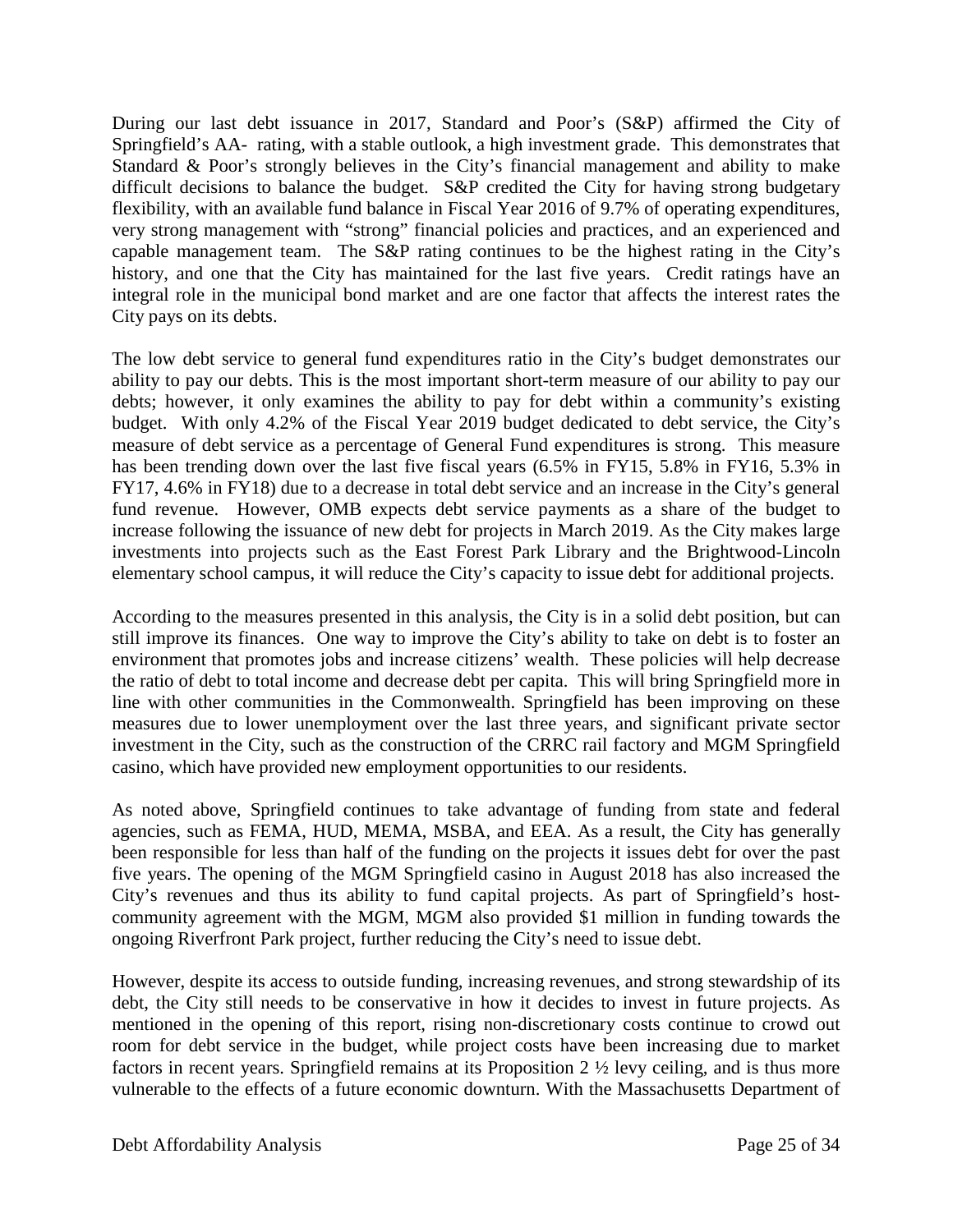Revenue projecting a slowdown in economic growth in FY20, the City has had to be conservative in its debt strategy, to ensure that debt service payments do not become an undue burden on the City's finances.

In March 2019, the City will issue \$34.8 million in new debt. This debt will finance completed and ongoing projects throughout the City. This issuance is a reflection of the City's values. This issuance will fund improvements to our schools, demonstrating our commitment to our students. It will fund the construction of police kiosks in the downtown area, the replacement of police fleet vehicles, and work on the Mill River flood control system, displaying the City's commitment to the safety of all residents. Finally, this issuance will fund repairs to roads and sidewalks in downtown and across City neighborhoods, as well as the construction of a new East Forest Park library, showing Springfield's commitment to improving the quality of life in its neighborhoods.

The City is steadily and strategically moving in the right direction. Our high credit rating allows us to pay back loans at a lower interest rate, which in turn allows the City to issue more debt for citywide projects. The more capital projects the City can afford to invest in, the more the City can work to spur economic development in Springfield. When we invest in our infrastructure and economy, the spin off effects are new business investment and rising property values– resulting in more funding for the maintenance of streets, parks, libraries, and public buildings. A healthy economy positively affects school graduation rates, job creation, poverty, unemployment rates, and crime. All of these positive effects increase citizens' morale and make Springfield a more attractive city for current and future residents.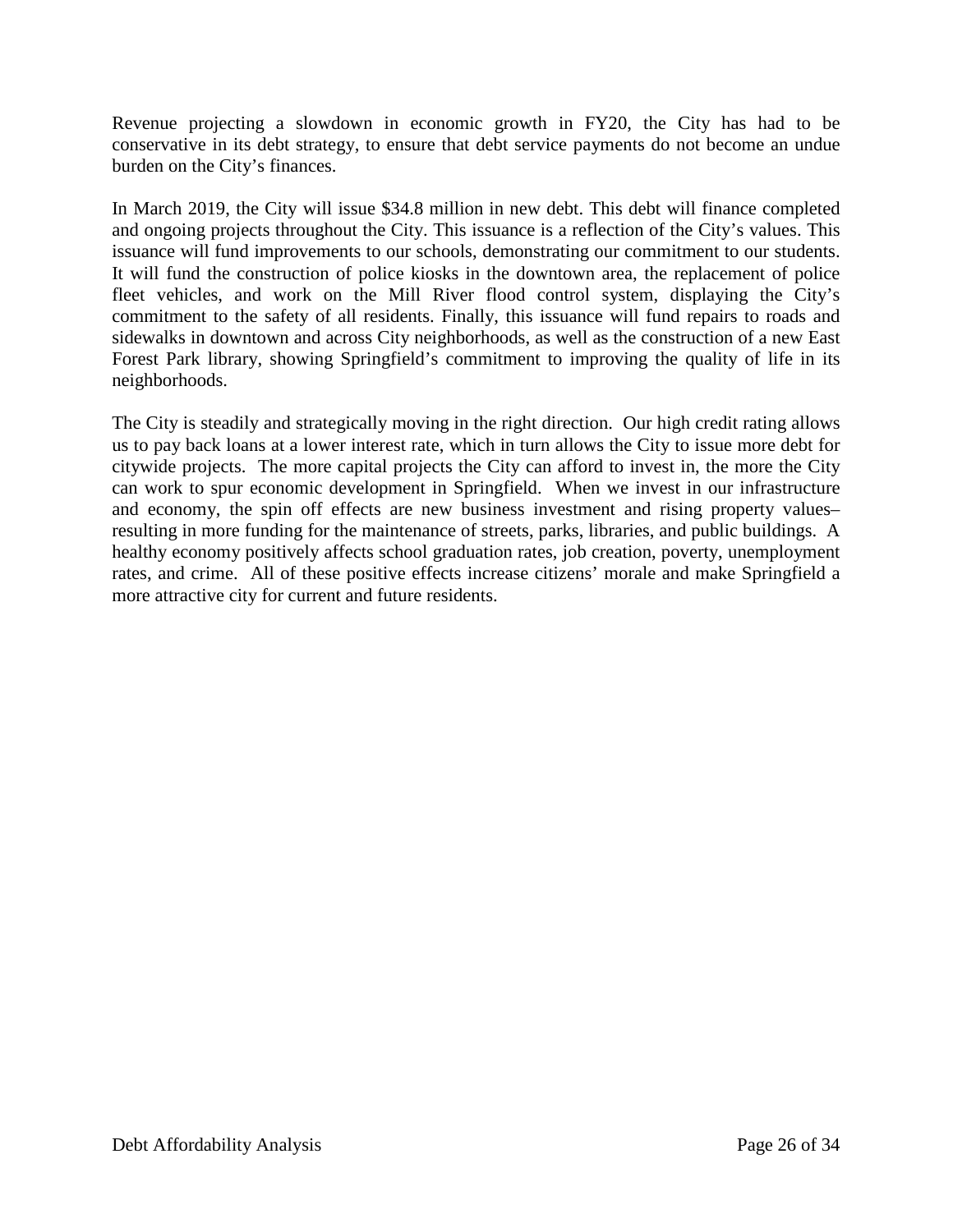## **Appendix A** Debt Analysis Definitions

Consistent with the City's financial policies as well as standard business practices, the City of Springfield has only issued debt to finance capital investment. Appendix B of this report is a summary of all projects financed by debt that are currently outstanding. Each of these projects is a capital project, and the expenditures are considered capital investments.

The City of Springfield defines **capital** as buildings, facilities, land, infrastructure or major equipment with an estimated useful life of at least ten years and costs at least \$25,000. Similarly, any improvements to capital which would extend the useful life of capital being improved by at least five years may be considered capital if it costs at least \$25,000.

A **capital investment** is the expenditure of funds to improve existing City infrastructure, extend its useful life, buildings, or acquire new capital assets. This is considered an investment because the funds expended are used to reduce costs and/or improve services over a multi-year timeframe.

**Debt Service** is the cost of repaying debt that has been issued. This includes principal and interest payments. Move definitions to appendix at end.

**Municipal debt:** usually bonds and notes – is a tool for financing investments in the infrastructure and capital equipment that permits government to provide services to the public. In its most basic form, debt occurs when a city or town borrows from lenders. The money that is borrowed is usually repaid over a number of years, and the lender usually charges interest to the borrower as compensation for allowing someone else to use their money. To begin to understand municipal borrowing, a few key terms are important:

**Bond:** A long-term financing tool that allows a community to borrow money to finance certain investments. Municipal bonds in Massachusetts are generally issued with a fixed interest rate and carry a term of between 10 and 30 years.

**Note:** A financing tool generally used for short-term needs, such as "bridge financing" during construction. In Massachusetts, notes are generally issued as one-year debt which can be "rolled" for a maximum of five years.

**Term:** The length of time a bond or note is outstanding. In other words, if a community borrows money for 20 years to finance the construction of City Hall, the "term" of the debt is 20 years. In five years, the "remaining term" would be 15 years.

With rare exception – exceptions which are authorized by the Commonwealth on a case-by-case basis through special legislation – municipal debt can only be incurred for investment in the capital needs of a community. State finance law permits communities to issue debt for the following purposes: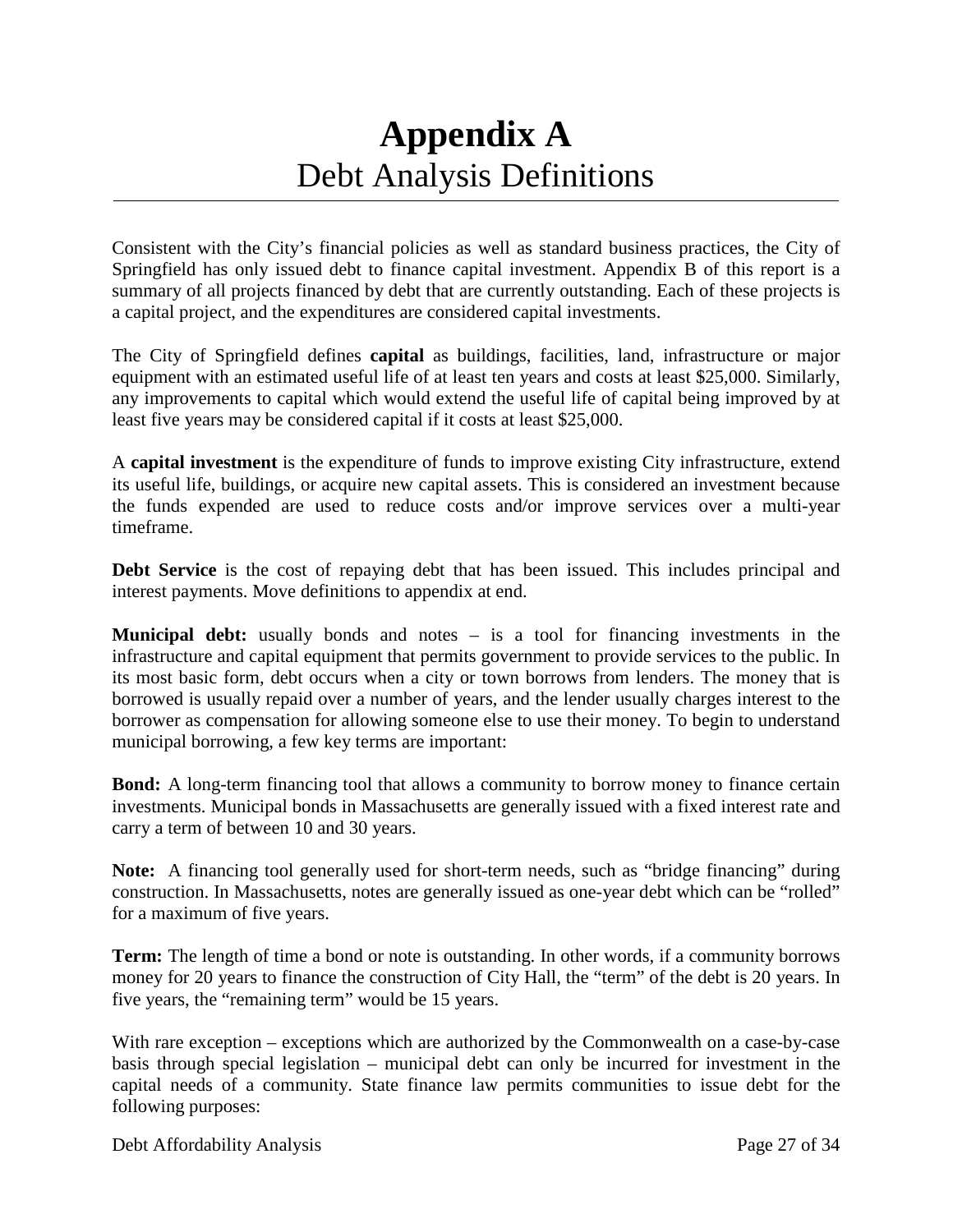Public Works

- Construction and reconstruction of roads, bridges, sidewalks, walls and dikes, and for the acquisition of land
- Construction and reconstruction of municipal buildings, including schools
- Traffic signals, public lighting, fire alarm and police communication equipment

Municipal Equipment

- Departmental equipment, including fire equipment and heavy equipment such as graders, street sweepers, trash trucks, and semi-automated recycling trucks.
- Costs for design, development and purchase of computer software and equipment

#### Energy

• Energy conservation, to pay for energy audits or to implement alternative energy technologies

Environmental

- Asbestos abatement in municipal buildings
- Preservation and restoration of lakes and ponds

Recreational

- Construction of parks and playgrounds
- Construction of skating rinks, outdoor swimming pools, golf courses, tennis courts and other outdoor recreational facilities

Debt should be issued to finance capital improvements that will maintain or improve the rate of return on taxpayer dollars. Stated another way, debt should be issued to finance capital projects that prevent things from getting worse, make things better or improve operations, services or efficiency.

There are a number of reasons to issue debt to finance capital investment. As the City recovered from the June 2011 tornado and October 2011 snow storm, certain projects, such as the construction and reconstruction of the heavily damaged Elias Brookings Elementary and Mary Dryden Elementary Schools, could only be afforded by spreading their cost over many years. The MSBA Grant Program requires the City to appropriate the full cost of the project, before any reimbursements from MSBA can be requested, which required the issuance of debt.

The issuance of debt to finance projects with a long life is also considered "fair." This equity concern is grounded in the argument that today's taxpayers should not pay the entire cost of projects that will benefit future residents; rather, the people who benefit from the project should pay for its costs. As benefits from the investment will accrue over time, the costs should be paid over time as well. This requires the issuance of debt.

As an example, the City has bonded for the construction of a new Brookings Elementary School that could provide educational services for 50 years. It would not be "fair" to finance the project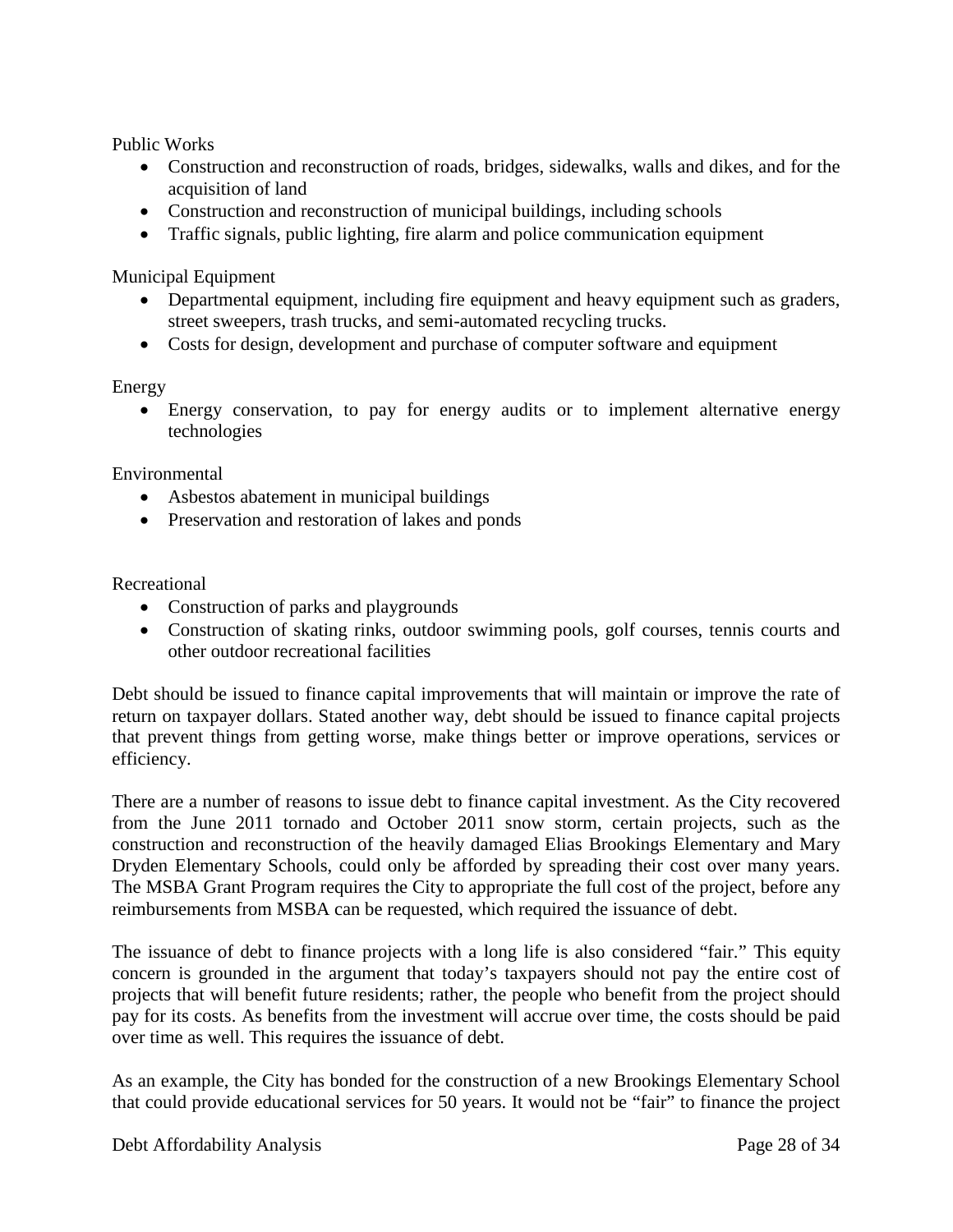through direct cash appropriation because today's taxpayers would pay for its entire cost. Those who moved into Springfield in two years could receive 48 years of benefit without paying any of the cost, and those who moved out of Springfield in five years would have paid 50 years of cost but received only five years of benefit.

Similarly, it would not be "fair" or cost effective to bond for the project and structure the debt in such a way that the City would not pay the starting costs associated with the construction until 20 years from now. In other words, as the City issues debt, it begins paying back the principal and interest as to not back load the debt service schedule for future years to fund. The City's financial policies require the City to structure its debt in such a way that the City pays for the construction based on the depreciation of that building.

**Debt management** is the application of financial knowledge to ensure that our debt is structured in the manner that saves as much money as possible for our residents and protects our taxpayers from the risks associated with debt. Proper debt management can help the City take advantage of opportunities that suddenly arise and can help us predict and resolve problems before they occur. Specifically, proper debt management allows the City to plan additional debt issuances. The benefit of this is to allow the City to determine those projects that would be viewed as top priorities.

Debt management also helps a community ensure the cost of its debt is fair and equitable. Part of this fairness is issuing debt whose term does not exceed the useful life of the asset it finances. This reduces overall costs by placing a limit on the term of the debt and ensures that taxpayers will not be required to pay for assets that no longer exist, and therefore are no longer providing a public benefit.

Proper debt management should incorporate communication with the public to ensure the people we serve are fully informed of the ways in which their government is financed. This analysis continues the City's efforts to improve communication about public finances.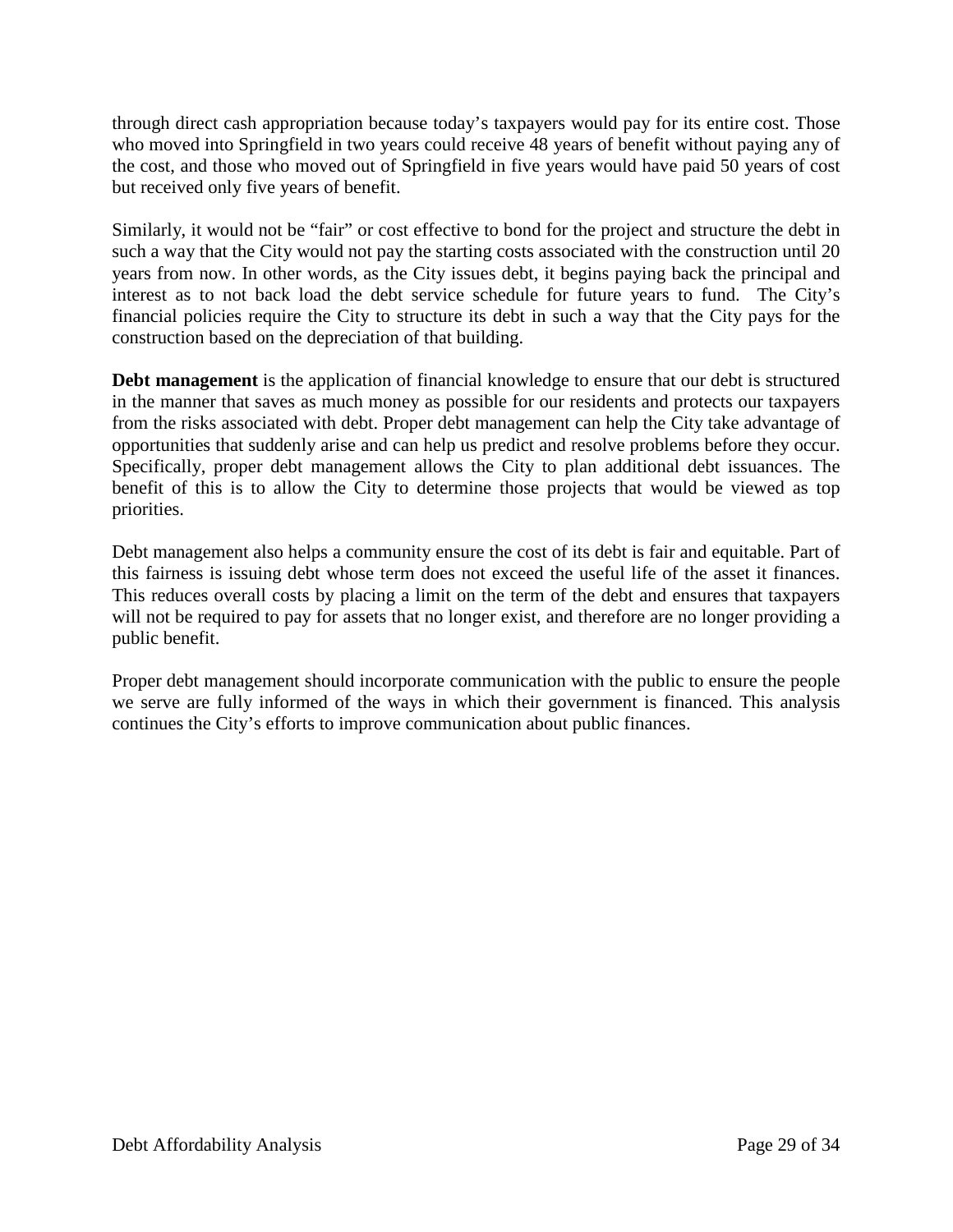## **Appendix B Current Outstanding Debt Issuances**

### **City of Springfield, Massachusetts**

*Long-Term Debt Outstanding as of June 30, 2018 General Fund Tax-Supported*

|           | <b>Excludes QSCB</b>    |            |                      | <b>QSCB</b>                                     |                   |                                              |
|-----------|-------------------------|------------|----------------------|-------------------------------------------------|-------------------|----------------------------------------------|
| Date      | Principal               | Interest   | <b>QSCB</b> Interest | <b>Required Sinking</b><br><b>Fund Deposits</b> | QSCB              | Federal Subsidy Net Existing Debt<br>Service |
|           |                         |            |                      |                                                 |                   |                                              |
|           |                         |            |                      |                                                 |                   |                                              |
| 6/30/2019 | 19,110,000              | 6,252,319  | 1,071,840            | 776,911                                         | (966, 442)        | 26,244,627                                   |
| 6/30/2020 | 18,845,000              | 5,547,881  | 1,071,840            | 776,911                                         | (966, 442)        | 25,275,190                                   |
| 6/30/2021 | 17,800,000              | 4,754,194  | 1,071,840            | 776,911                                         | (966, 442)        | 23,436,502                                   |
| 6/30/2022 | 16,230,000              | 3,976,981  | 1,071,840            | 776,911                                         | (966, 442)        | 21,089,290                                   |
| 6/30/2023 | 16,440,000              | 3,283,956  | 1,071,840            | 776,911                                         | (966, 442)        | 20,606,265                                   |
| 6/30/2024 | 10,140,000              | 2,694,456  | 1,071,840            | 776,911                                         | (966, 442)        | 13,716,765                                   |
| 6/30/2025 | 7,530,000               | 2,312,306  | 1,071,840            | 776,911                                         | (966, 442)        | 10,724,615                                   |
| 6/30/2026 | 7,250,000               | 1,983,331  | 1,071,840            | 776,911                                         | (966, 442)        | 10,115,640                                   |
| 6/30/2027 | 7,245,000               | 1,668,906  | 1,071,840            | 776,911                                         | (966, 442)        | 9,796,215                                    |
| 6/30/2028 | 5,490,000               | 1,390,131  |                      |                                                 |                   | 6,880,131                                    |
| 6/30/2029 | 5,480,000               | 1,186,456  |                      |                                                 |                   | 6,666,456                                    |
| 6/30/2030 | 5,095,000               | 1,002,756  |                      |                                                 |                   | 6,097,756                                    |
| 6/30/2031 | 4,905,000               | 852,756    |                      |                                                 |                   | 5,757,756                                    |
| 6/30/2032 | 4,600,000               | 705,756    |                      |                                                 |                   | 5,305,756                                    |
| 6/30/2033 | 4,595,000               | 560,756    |                      |                                                 |                   | 5,155,756                                    |
| 6/30/2034 | 4,445,000               | 416,556    |                      |                                                 |                   | 4,861,556                                    |
| 6/30/2035 | 4,430,000               | 272,075    |                      |                                                 |                   | 4,702,075                                    |
| 6/30/2036 | 2,345,000               | 156,934    |                      |                                                 |                   | 2,501,934                                    |
| 6/30/2037 | 2,245,000               | 74,988     |                      |                                                 |                   | 2,319,988                                    |
| Total     | \$<br>\$<br>164,220,000 | 39,093,500 | \$<br>9,646,560      | \$<br>6,992,199                                 | \$<br>(8,697,982) | 211,254,277<br>-\$                           |

#### **Par Amounts Of Selected Issues June 30, 2018**

| 710,000 |
|---------|
| 20,000  |
| 145,000 |
| 165,000 |
| 110,000 |
| 60,000  |
| 5,000   |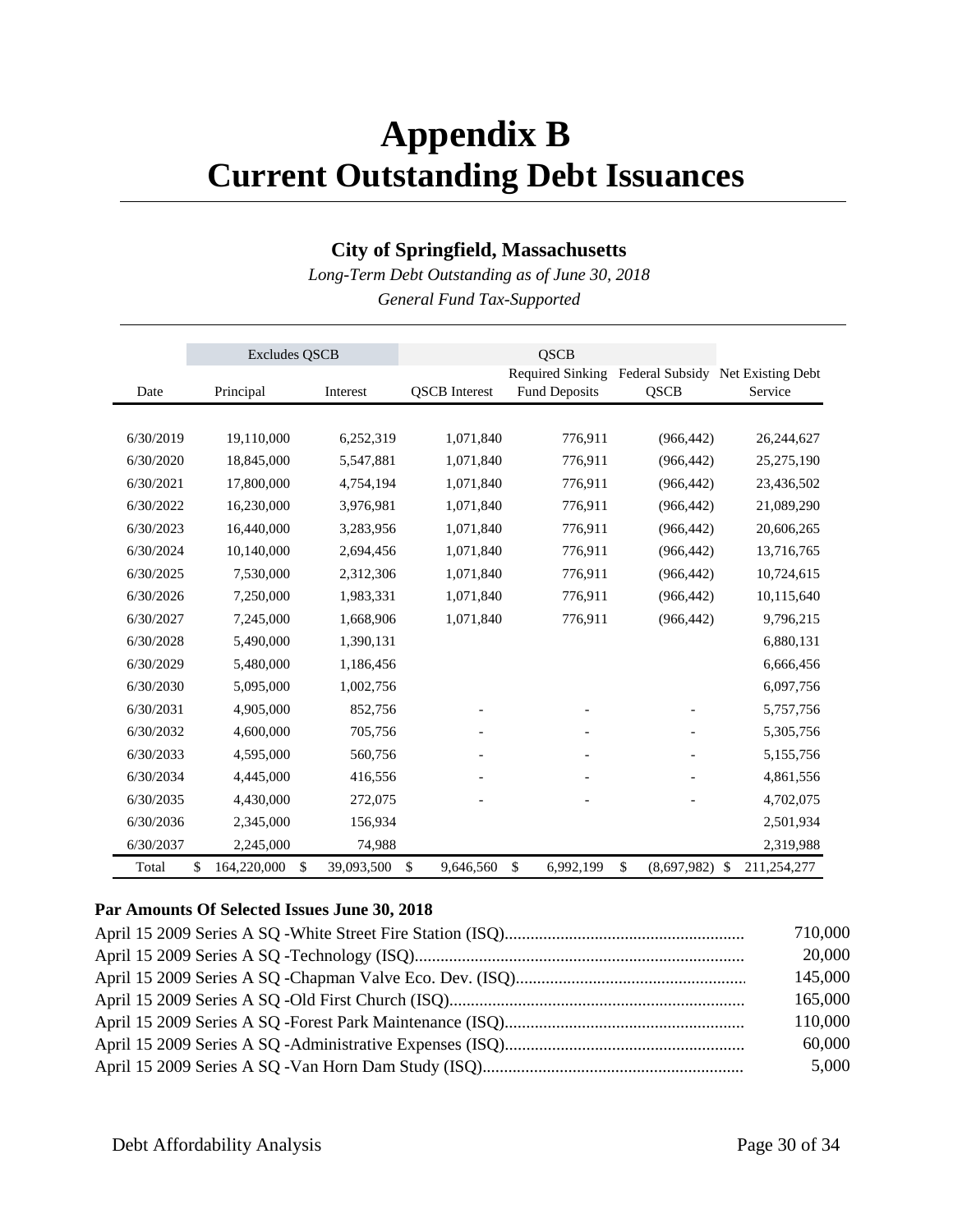|                                                                                   | 17,864,000 |
|-----------------------------------------------------------------------------------|------------|
| December 20 2012 SQ Refunding -Adv Ref July 7 2005 Remodel Public Buildings (ISQ  | 436,000    |
| December 20 2012 SQ Refunding -Adv Ref July 7 2005 Dep.Equip.Fac.Mgmt & Park(ISQ  | 103,000    |
| December 20 2012 SQ Refunding -Adv Ref July 7 2005 Public Building Reno (ISQ)     | 1,648,000  |
| December 20 2012 SQ Refunding -Adv Ref July 7 2005 Roof Repairs - School (ISQ)    | 338,000    |
| December 20 2012 SQ Refunding -Adv Ref July 7 2005 Boston Road/Parker St (ISQ)    | 84,000     |
| December 20 2012 SQ Refunding -Adv Ref July 7 2005 Public Build.ADA Require (ISQ  | 828,000    |
| December 20 2012 SQ Refunding -Adv Ref July 7 2005 Repairs to Public Build (ISQ)  | 799,000    |
| December 20 2012 SQ Refunding - Adv Ref July 7 2005 Repairs to School Build (ISQ) | 388,000    |
| December 20 2012 SQ Refunding -Adv Ref July 7 2005 Emergency School Repair (ISQ)  | 828,000    |
| December 20 2012 SQ Refunding -Adv Ref July 7 2005 Library & Museum Remodel (ISQ  | 11,000     |
| December 20 2012 SQ Refunding -Adv Ref July 7 2005 Repairs to Muni Garage (ISQ)   | 2,982,000  |
| December 20 2012 SQ Refunding -Adv Ref July 7 2005 Final Phase Tapley St (ISQ)    | 867,000    |
| December 20 2012 SQ Refunding - Adv Ref July 7 2005 School Build Repairs (ISQ)    | 1,190,000  |
| December 20 2012 SQ Refunding -Adv Ref July 7 2005 Public Building Repairs (ISQ)  | 201,000    |
| December 20 2012 SQ Refunding -Adv Ref July 7 2005 Rebecca Johnson School (ISQ)   | 407,000    |
| December 20 2012 SQ Refunding -Adv Ref July 7 2005 Demo of Former Tech HS (ISQ)   | 883,000    |
| December 20 2012 SQ Refunding -Adv Ref July 7 2005 Facility Construction (ISQ)    | 84,000     |
| December 20 2012 SQ Refunding -Adv Ref July 7 2005 Landfill Closure (OSQ)         | 1,789,000  |
| December 20 2012 SQ Refunding -Adv Ref July 7 2005 Departmental Equip (ISQ)       | 111,000    |
| December 20 2012 SQ Refunding -Adv Ref July 7 2005 Urban Renewal 1 (OSQ)          | 252,000    |
| December 20 2012 SQ Refunding -Adv Ref July 7 2005 Park Improve 1 (ISQ)           | 734,000    |
| December 20 2012 SQ Refunding -Adv Ref July 7 2005 Park Improve 2 (ISQ)           | 1,538,000  |
|                                                                                   | 231,000    |
| December 20 2012 SQ Refunding -Adv Ref July 7 2005 Fire/Safety Complex (ISQ)      | 724,000    |
| December 20 2012 SQ Refunding -Adv Ref July 7 2005 Library & Museum (ISQ)         | 1,085,000  |
| December 20 2012 SQ Refunding -Adv Ref July 7 2005 Urban Renewal 2 (OSQ)          | 1,089,000  |
| December 20 2012 SQ Refunding -Adv Ref July 7 2005 Park Improve 3 (ISQ)           | 335,000    |
| February 12 2015 Series A SQ -Forest Park Middle School Renovation (OSQ)          | 2,965,000  |
|                                                                                   | 940,000    |
| February 12 2015 Series A SQ -Elias Brookings Elementary School Replace. (OSQ)    | 1,525,000  |
| February 12 2015 Series A SQ -Mary Dryden Veterans Memorial School Remodel (OSQ)  | 2,050,000  |
|                                                                                   | 2,060,000  |
| February 12 2015 Series A SQ -Central HS Science Lab Remodeling (OSQ)             | 5,770,000  |
| February 12 2015 Series A SQ -Boston Rd. Corridor Improvements I (ISQ)            | 4,125,000  |
| February 12 2015 Series A SQ -Boston Rd. Corridor Improvements II (ISQ)           | 1,380,000  |
| February 12 2015 Series A SQ -School Roof Replacement - HS of Science/Tech (OSQ)  | 575,000    |
|                                                                                   | 185,000    |
| February 12 2015 Series A SQ -South End Middle School Roof Replacement (OSQ)      | 140,000    |
| February 12 2015 Series A SQ -Springfield Public Day HS Roof Replacement (OSQ)    | 165,000    |
| February 12 2015 Series A SQ -Pine Point Library Design & Construction I (ISQ)    | 705,000    |
| February 12 2015 Series A SQ -Pine Point Library Design & Construction II (ISQ)   | 610,000    |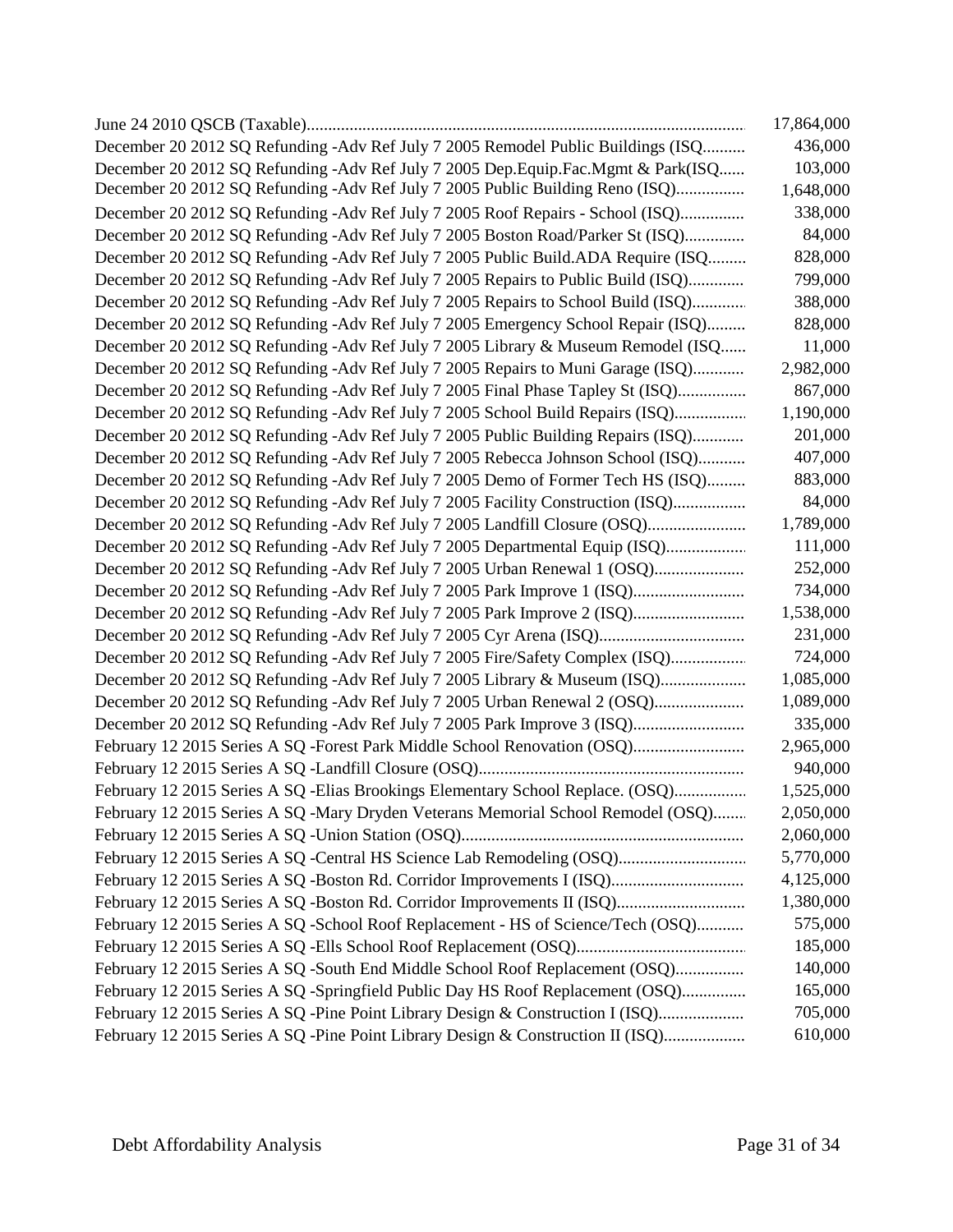|                                                                                  | 425,000   |
|----------------------------------------------------------------------------------|-----------|
| February 12 2015 Series A SQ -Chestnut Middle School Demolition (OSQ)            | 1,965,000 |
| February 12 2015 Series A SQ -Chestnut Middle School Medallions (OSQ)            | 170,000   |
| February 12 2015 Series A SQ -School Remodeling - Green Communities (OSQ)        | 50,000    |
|                                                                                  | 5,540,000 |
|                                                                                  | 9,435,000 |
|                                                                                  | 920,000   |
|                                                                                  | 1,560,000 |
| February 12 2015 Series A SQ -Land Acquisition/Remediation - Catherine St. (ISQ) | 2,700,000 |
|                                                                                  | 640,000   |
| February 12 2015 Series C SQ -Adv Ref 2-7-07 Putnam School Renovation (ISQ)      | 509,950   |
| February 12 2015 Series C SQ -Adv Ref 2-7-07 Our Lady Hope School Reno (ISQ)     | 1,545,000 |
| February 12 2015 Series C SQ -Adv Ref 2-7-07 Various School & Water (ISQ)        | 220,000   |
|                                                                                  | 1,190,000 |
|                                                                                  | 1,000,000 |
|                                                                                  | 1,230,000 |
|                                                                                  | 54,995    |
| February 12 2015 Series C SQ -Adv Ref 2-7-07 Fire Station Land Acquisition (ISQ) | 224,305   |
|                                                                                  | 265,000   |
| February 12 2015 Series C SQ -Adv Ref 2-7-07 Library Upgrades (ISQ)              | 275,000   |
| February 12 2015 Series C SQ -Adv Ref 2-7-07 Police Dept Renovation (ISQ)        | 2,719,400 |
|                                                                                  | 743,900   |
| February 12 2015 Series C SQ -Adv Ref 2-7-07 Hope-Baptist Land Acq. (ISQ)        | 139,625   |
| February 12 2015 Series C SQ - Adv Ref 2-7-07 Greenleaf Park Building (ISQ)      | 33,850    |
| February 12 2015 Series C SQ -Adv Ref 2-7-07 Blunt Park Renovation (ISQ)         | 5,000     |
| February 12 2015 Series C SQ - Adv Ref 2-7-07 Treetop Park Renovation (ISQ)      | 115,000   |
| February 12 2015 Series C SQ -Adv Ref 2-7-07 Marshall Roy Park Renovation (ISQ)  | 105,000   |
|                                                                                  | 139,650   |
| February 12 2015 Series C SQ -Adv Ref 2-7-07 Project Management (ISQ)            | 86,850    |
|                                                                                  | 6,677,475 |
|                                                                                  | 140,000   |
|                                                                                  | 4,005,000 |
|                                                                                  | 4,635,000 |
|                                                                                  | 220,000   |
|                                                                                  | 1,255,000 |
|                                                                                  | 380,000   |
|                                                                                  | 210,000   |
|                                                                                  | 235,000   |
| February 23 2017 - Emergency Borrowing (Tornado/ Snowstorm) (OSQ)                | 4,079,300 |
|                                                                                  | 851,500   |
|                                                                                  | 1,173,900 |
|                                                                                  | 1,364,500 |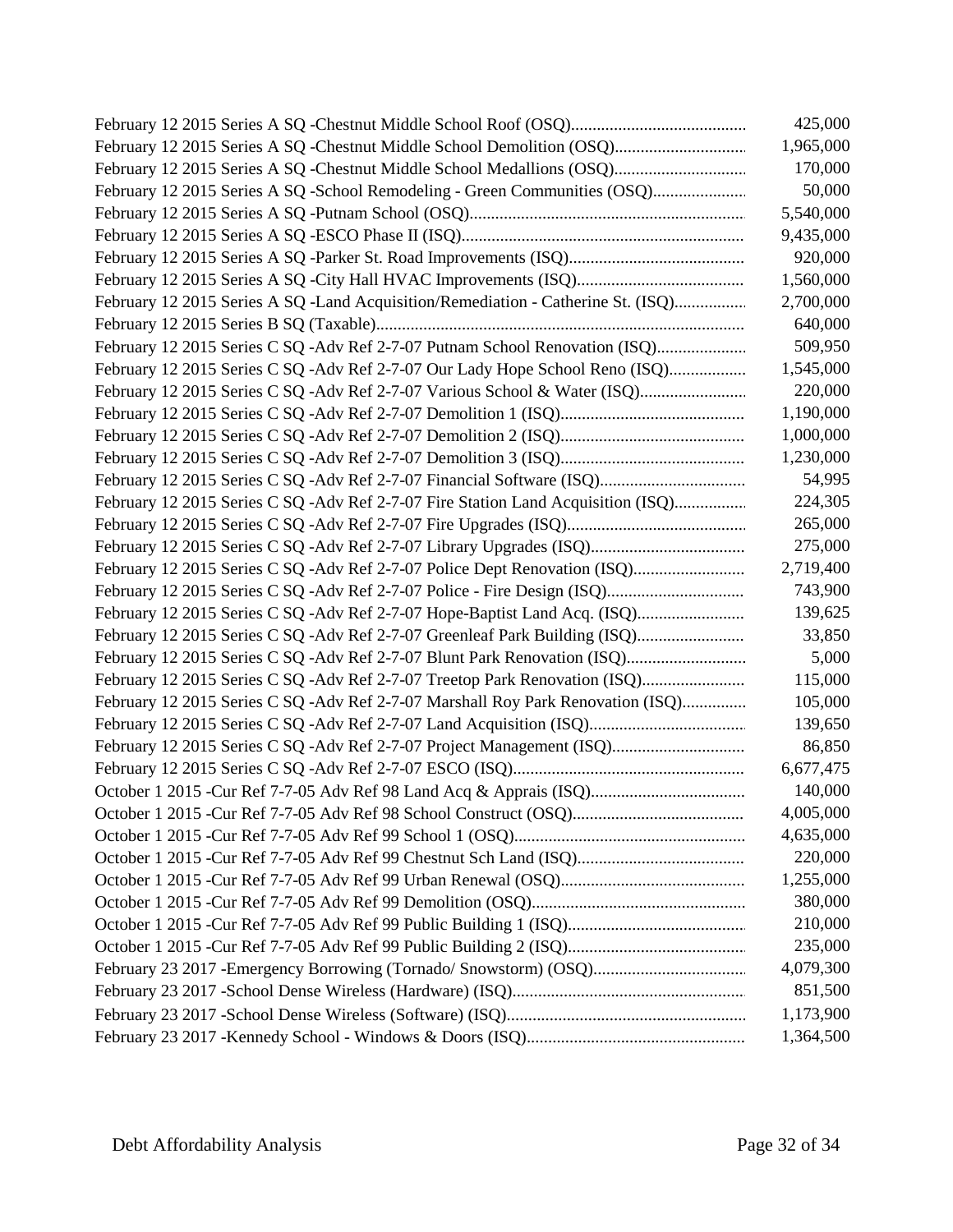| 463,100   |
|-----------|
| 504,200   |
| 500,700   |
| 319,000   |
| 397,000   |
| 6,640,500 |
| 615,700   |
| 7,978,400 |
| 758,900   |
| 3,407,750 |
| 593,500   |
| 92,000    |
| 3,364,000 |
| 1,638,000 |
| 1,411,700 |
| 1,016,000 |
| 817,300   |
| 1,736,600 |
| 467,300   |
| 493,300   |
| 921,000   |
| 2,436,500 |
| 258,350   |
| 3,910,000 |
| 1,180,000 |
| 123,000   |
| 138,100   |
| 65,950    |
| 215,000   |
| 335,000   |
| 173,000   |
| 168,600   |
| 138,000   |
| 165,000   |
| 990,000   |
| 105,000   |
| 100,000   |
| 1,165,000 |
| 968,750   |
| 960,000   |
| 1,210,000 |
| 624,600   |
| 930,000   |